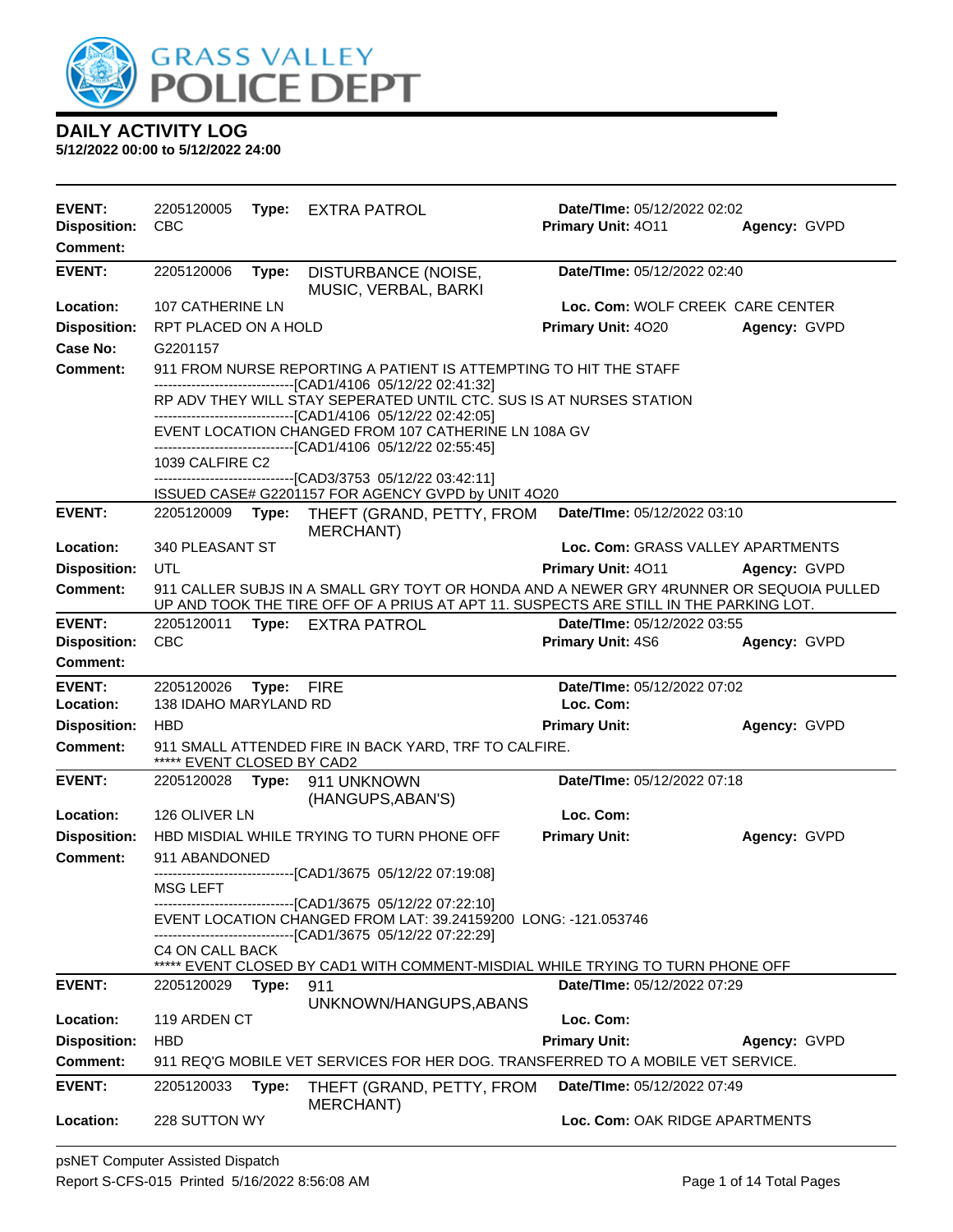

| <b>Disposition:</b>         | RPT THEFT OCC 2300-0730    |       |                                                                                                                                                                                 | <b>Primary Unit: 405</b>        | Agency: GVPD                          |
|-----------------------------|----------------------------|-------|---------------------------------------------------------------------------------------------------------------------------------------------------------------------------------|---------------------------------|---------------------------------------|
| Case No:                    | G2201159                   |       |                                                                                                                                                                                 |                                 |                                       |
| <b>Comment:</b>             |                            |       | RP RPTG THEFT OF CATALYTIC CONVERTER, REQG 10-21<br>-------------------------------[CAD2/4011 05/12/22 07:58:32]                                                                |                                 |                                       |
|                             |                            |       | ISSUED CASE# G2201159 FOR AGENCY GVPD by UNIT 4O5                                                                                                                               |                                 |                                       |
| <b>EVENT:</b>               |                            |       | 2205120039 Type: COMMUNITY POLICING<br><b>ACTION</b>                                                                                                                            | Date/TIme: 05/12/2022 08:10     |                                       |
| <b>Disposition:</b>         | <b>CBC</b>                 |       |                                                                                                                                                                                 | <b>Primary Unit: 402</b>        | Agency: GVPD                          |
| Comment:                    |                            |       |                                                                                                                                                                                 |                                 |                                       |
| <b>EVENT:</b>               | 2205120041                 | Type: | <b>VEHICLE STOP</b>                                                                                                                                                             | Date/TIme: 05/12/2022 08:14     |                                       |
| Location:                   | WE MAIN ST/HIGH ST         |       |                                                                                                                                                                                 | Loc. Com:                       |                                       |
| <b>Disposition:</b>         | WA VERBAL                  |       |                                                                                                                                                                                 | <b>Primary Unit: 4S5</b>        | Agency: GVPD                          |
| <b>Comment:</b>             | License: 6SXJ241 State: CA |       |                                                                                                                                                                                 |                                 |                                       |
|                             |                            |       | -----------------------------[CAD2/4011_05/12/22 08:16:31]                                                                                                                      |                                 |                                       |
| <b>EVENT:</b>               |                            |       | EVENT LOCATION CHANGED FROM W MAIN/HIGH<br>2205120045 Type: SUSPICIOUS CIRCUMSTANCE                                                                                             | Date/TIme: 05/12/2022 08:23     |                                       |
|                             |                            |       | (VEHICLE, PERSON                                                                                                                                                                |                                 |                                       |
| Location:                   | FOREST GLADE CR/WE MAIN ST |       |                                                                                                                                                                                 | Loc. Com:                       |                                       |
| <b>Disposition:</b>         | CBC 98T                    |       |                                                                                                                                                                                 | Primary Unit: 4017 Agency: GVPD |                                       |
| <b>Comment:</b>             |                            |       | RP RPTG SU LIVING IN AN OLD CHEVY TRUCK W/ CAMPER, KEEPS PARKING ON THE STREET AND<br>URINATING ON THE STREET DURING THE NIGHT. REQG HE BE TOLD HE CANT BE IN THE AREA.         |                                 |                                       |
| <b>EVENT:</b>               | 2205120046                 |       | Type: SUSPICIOUS CIRCUMSTANCE<br>(VEHICLE, PERSON                                                                                                                               | Date/TIme: 05/12/2022 08:25     |                                       |
| Location:                   | 400 BLK WE MAIN ST         |       |                                                                                                                                                                                 | Loc. Com:                       |                                       |
| <b>Disposition:</b>         | CBC SHES C4                |       |                                                                                                                                                                                 | <b>Primary Unit: 4017</b>       | <b>Agency: GVPD</b>                   |
| <b>Comment:</b>             | UNDRESSING RANDOMLY        |       | RP RPTG FEMALE THAT WAS RECENTLY ARRESTED AT AN ADDRESS ON E MAIN IS CURRENTLY ON THE<br>CORNER ACTING ODD, STARING AT EVERYONE. RP CONCERNED BECAUSE LAST TIME, THE SU STARTED |                                 |                                       |
|                             |                            |       | LSW SWEATSHIRT AND LEGGINGS, CARRYING BAG.<br>-------------------------------[CAD2/4011 05/12/22 08:29:45]                                                                      |                                 |                                       |
|                             | 4017 HANDLING              |       | -------------------------[CAD2/4011_05/12/22_08:30:44]                                                                                                                          |                                 |                                       |
|                             |                            |       | EVENT LOCATION CHANGED FROM ALTA ST/WE MAIN ST GV                                                                                                                               |                                 |                                       |
| <b>EVENT:</b>               |                            |       | 2205120050 Type: ANIMALS (ABUSE, LOOSE,<br>FOUND, INJURED)                                                                                                                      | Date/TIme: 05/12/2022 08:33     |                                       |
| Location:                   | 116 NEAL ST                |       |                                                                                                                                                                                 | <b>GRILL</b>                    | Loc. Com: THIRSTY BARREL TAPHOUSE AND |
| <b>Disposition: GOA GOA</b> |                            |       |                                                                                                                                                                                 | <b>Primary Unit: 4Z32</b>       | Agency: GVPD                          |
| Comment:                    |                            |       | --------------------------------[CAD2/4011 05/12/22 08:34:08]                                                                                                                   |                                 |                                       |
|                             |                            |       | EVENT LOCATION CHANGED FROM 116 NEAL ST                                                                                                                                         |                                 |                                       |
| <b>EVENT:</b>               | 2205120051                 |       | Type: SUSPICIOUS CIRCUMSTANCE<br>(VEHICLE, PERSON                                                                                                                               | Date/TIme: 05/12/2022 08:35     |                                       |
| Location:                   | 950 IDAHO MARYLAND RD      |       |                                                                                                                                                                                 | Loc. Com: PIONEER DETAIL        |                                       |
| <b>Disposition:</b>         |                            |       |                                                                                                                                                                                 | Primary Unit: 401               | Agency: GVPD                          |
| Case No:                    | G2201160                   |       |                                                                                                                                                                                 |                                 |                                       |
| <b>Comment:</b>             |                            |       | RP STATES WHEN HE ARRIVED AT WORK HE LOCATED 2 CATALYTIC CONVERTERS ON THE GROUND.<br>------------------------[CAD2/4011_05/12/22 09:32:15]                                     |                                 |                                       |
| <b>EVENT:</b>               |                            |       | ISSUED CASE# G2201160 FOR AGENCY GVPD by UNIT 4O24<br>2205120053 Type: SUSPICIOUS CIRCUMSTANCE                                                                                  | Date/TIme: 05/12/2022 08:42     |                                       |
|                             |                            |       | (VEHICLE, PERSON                                                                                                                                                                |                                 |                                       |
|                             |                            |       |                                                                                                                                                                                 |                                 |                                       |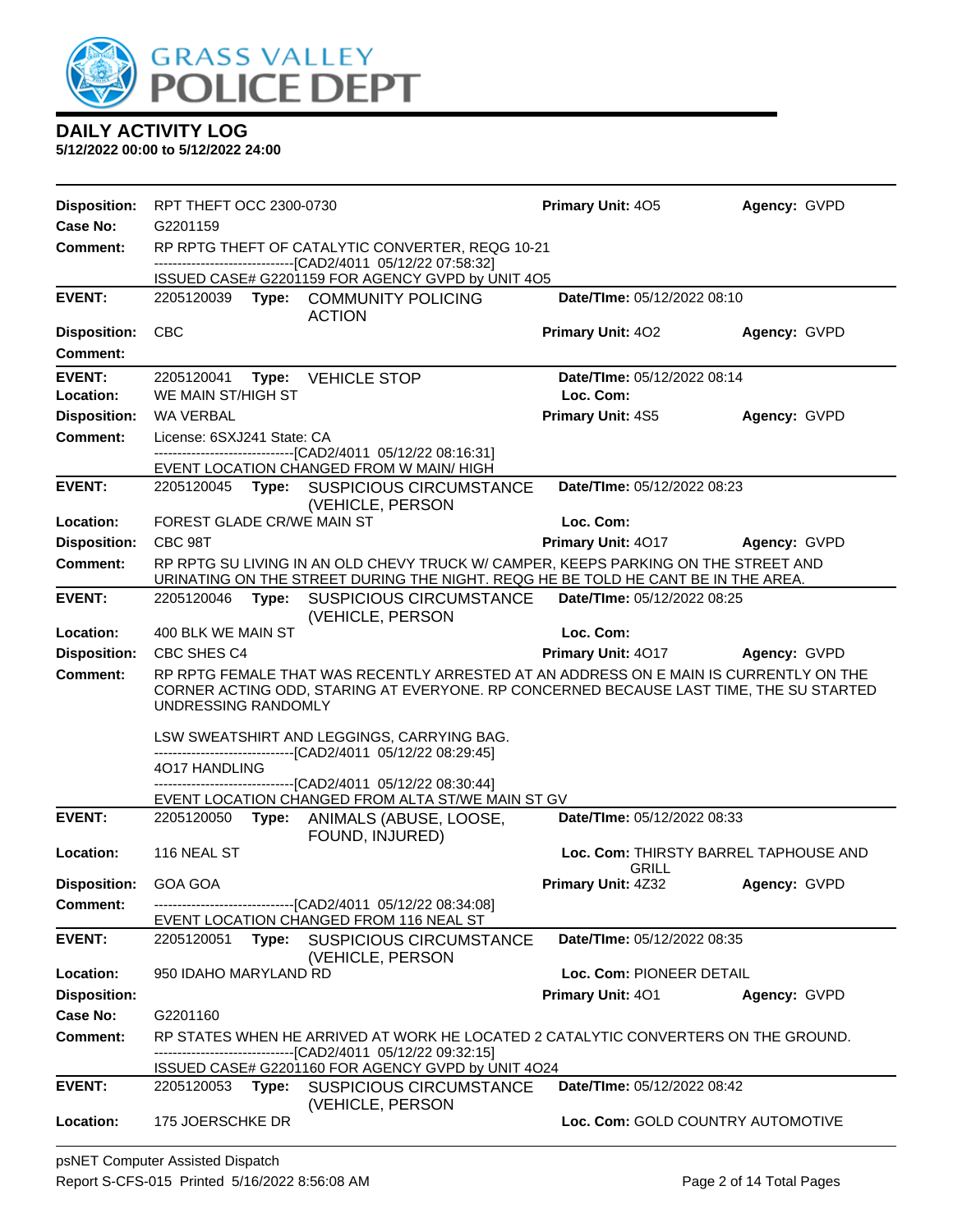

| <b>Disposition:</b> | UTL UTL                                                                                                                                                                                                                                                                                        |       |                                                                                                                                       | <b>Primary Unit: 403</b>                              | Agency: GVPD |  |  |  |
|---------------------|------------------------------------------------------------------------------------------------------------------------------------------------------------------------------------------------------------------------------------------------------------------------------------------------|-------|---------------------------------------------------------------------------------------------------------------------------------------|-------------------------------------------------------|--------------|--|--|--|
| Comment:            |                                                                                                                                                                                                                                                                                                |       | RP RPT'G THERE ARE 2 SUSP SUBJ'S WALKING AROUND THE HILLSIDE STATING THEY ARE LOOKING FOR A<br>BACKPACK THEY THREW LAST NIGHT.        |                                                       |              |  |  |  |
|                     | 1 MALE<br>WMA BALDING CURLY HAIR TATTOO ON NECK 5'10/240 BLK SWEATSHIRT BLU JEANS DRINKING A HALF<br>GALLON OF CHOCOLATE MILK<br>1 FEMALE<br>WFA RED HAIR 5'5/180 BLK SWEATSHIRT NEON WRITING ON IT<br>1989 CHEVY STANDARD CAB 1500 BABY BLU W/ A LUMBER RACK AND MATRESS IN THE BACK / CA PLT |       |                                                                                                                                       |                                                       |              |  |  |  |
|                     | 03352D2<br>------------------------[CAD1/3675 05/12/22 08:43:50]                                                                                                                                                                                                                               |       |                                                                                                                                       |                                                       |              |  |  |  |
|                     |                                                                                                                                                                                                                                                                                                |       | VEH LAST SEEN LEAVING THE PARKING LOT TOWARDS DORSEY DR                                                                               |                                                       |              |  |  |  |
| <b>EVENT:</b>       | 2205120055                                                                                                                                                                                                                                                                                     | Type: | 911<br>UNKNOWN/HANGUPS, ABANS                                                                                                         | Date/TIme: 05/12/2022 08:47                           |              |  |  |  |
| Location:           | 1556 MULBERRY DR                                                                                                                                                                                                                                                                               |       |                                                                                                                                       | Loc. Com:                                             |              |  |  |  |
| <b>Disposition:</b> | <b>HBD</b>                                                                                                                                                                                                                                                                                     |       |                                                                                                                                       | <b>Primary Unit:</b>                                  | Agency: GVPD |  |  |  |
| <b>Comment:</b>     |                                                                                                                                                                                                                                                                                                |       | 911 MISDIALED HER EMERGENCY ALERT, TRANSFERRED TO CALFIRE TO CANCEL POSS RESPONSE.                                                    |                                                       |              |  |  |  |
| <b>EVENT:</b>       | 2205120056                                                                                                                                                                                                                                                                                     | Type: | <b>COMMUNITY POLICING</b><br><b>ACTION</b>                                                                                            | Date/TIme: 05/12/2022 08:50                           |              |  |  |  |
| Location:           | 660 MINNIE ST                                                                                                                                                                                                                                                                                  |       |                                                                                                                                       | Loc. Com: CONDON PARK                                 |              |  |  |  |
| <b>Disposition:</b> | <b>CBC</b>                                                                                                                                                                                                                                                                                     |       |                                                                                                                                       | Primary Unit: 402                                     | Agency: GVPD |  |  |  |
| Comment:            |                                                                                                                                                                                                                                                                                                |       | --------------------------------[CAD1/3675 05/12/22 08:50:35]                                                                         |                                                       |              |  |  |  |
|                     |                                                                                                                                                                                                                                                                                                |       | EVENT LOCATION CHANGED FROM 660 MINNIE ST.                                                                                            |                                                       |              |  |  |  |
| <b>EVENT:</b>       |                                                                                                                                                                                                                                                                                                |       | 2205120062 Type: COMMUNITY POLICING<br><b>ACTION</b>                                                                                  | Date/TIme: 05/12/2022 09:10                           |              |  |  |  |
| <b>Disposition:</b> | CBC 98T                                                                                                                                                                                                                                                                                        |       |                                                                                                                                       | Primary Unit: 4017                                    | Agency: GVPD |  |  |  |
| <b>Comment:</b>     |                                                                                                                                                                                                                                                                                                |       |                                                                                                                                       |                                                       |              |  |  |  |
| <b>EVENT:</b>       | 2205120064                                                                                                                                                                                                                                                                                     | Type: | <b>SUSPICIOUS CIRCUMSTANCE</b><br>(VEHICLE, PERSON                                                                                    | Date/TIme: 05/12/2022 09:21                           |              |  |  |  |
| Location:           | <b>WOLF CREEK TRAIL</b>                                                                                                                                                                                                                                                                        |       |                                                                                                                                       | Loc. Com:                                             |              |  |  |  |
| <b>Disposition:</b> | UTL UTL ANYTHING                                                                                                                                                                                                                                                                               |       |                                                                                                                                       | Primary Unit: 4017                                    | Agency: GVPD |  |  |  |
| <b>Comment:</b>     |                                                                                                                                                                                                                                                                                                |       | 911 MALE CALLER POOR CELL CONNECTION / OLD CAMP LEFT HAND SIDE FROM THE MINING MUSEUM, RP<br>RPT'G POSS SIGHTING OF A WANTED SUBJECT. |                                                       |              |  |  |  |
| <b>EVENT:</b>       | 2205120065 Type:                                                                                                                                                                                                                                                                               |       | ANIMALS (ABUSE, LOOSE,<br>FOUND, INJURED)                                                                                             | Date/TIme: 05/12/2022 09:24                           |              |  |  |  |
| Location:           | 556 FREEMAN LN                                                                                                                                                                                                                                                                                 |       |                                                                                                                                       | Loc. Com: GRASS VALLEY ANIMAL CONTROL 530<br>477 4630 |              |  |  |  |
| Disposition:        | <b>CBC</b>                                                                                                                                                                                                                                                                                     |       |                                                                                                                                       | Primary Unit: 4Z32                                    | Agency: GVPD |  |  |  |
| <b>Comment:</b>     | ***** EVENT CLOSED BY CAD2                                                                                                                                                                                                                                                                     |       | RP IFO THE SHELTER W/ A DOG SHE LOCATED ON S AUBURN ST.<br>RP IN THE PARKING LOT IN A SILVER GMC TRUCK, THE DOG WILL NEED A LEASH.    |                                                       |              |  |  |  |
| <b>EVENT:</b>       | 2205120067                                                                                                                                                                                                                                                                                     |       | Type: ABANDONED VEHICLES                                                                                                              | Date/TIme: 05/12/2022 09:36                           |              |  |  |  |
| Location:           | 314 BUENA VISTA ST                                                                                                                                                                                                                                                                             |       |                                                                                                                                       | Loc. Com:                                             |              |  |  |  |
| <b>Disposition:</b> | <b>RPT</b>                                                                                                                                                                                                                                                                                     |       |                                                                                                                                       | Primary Unit: 403                                     | Agency: GVPD |  |  |  |
| <b>Case No:</b>     | G2201162                                                                                                                                                                                                                                                                                       |       |                                                                                                                                       |                                                       |              |  |  |  |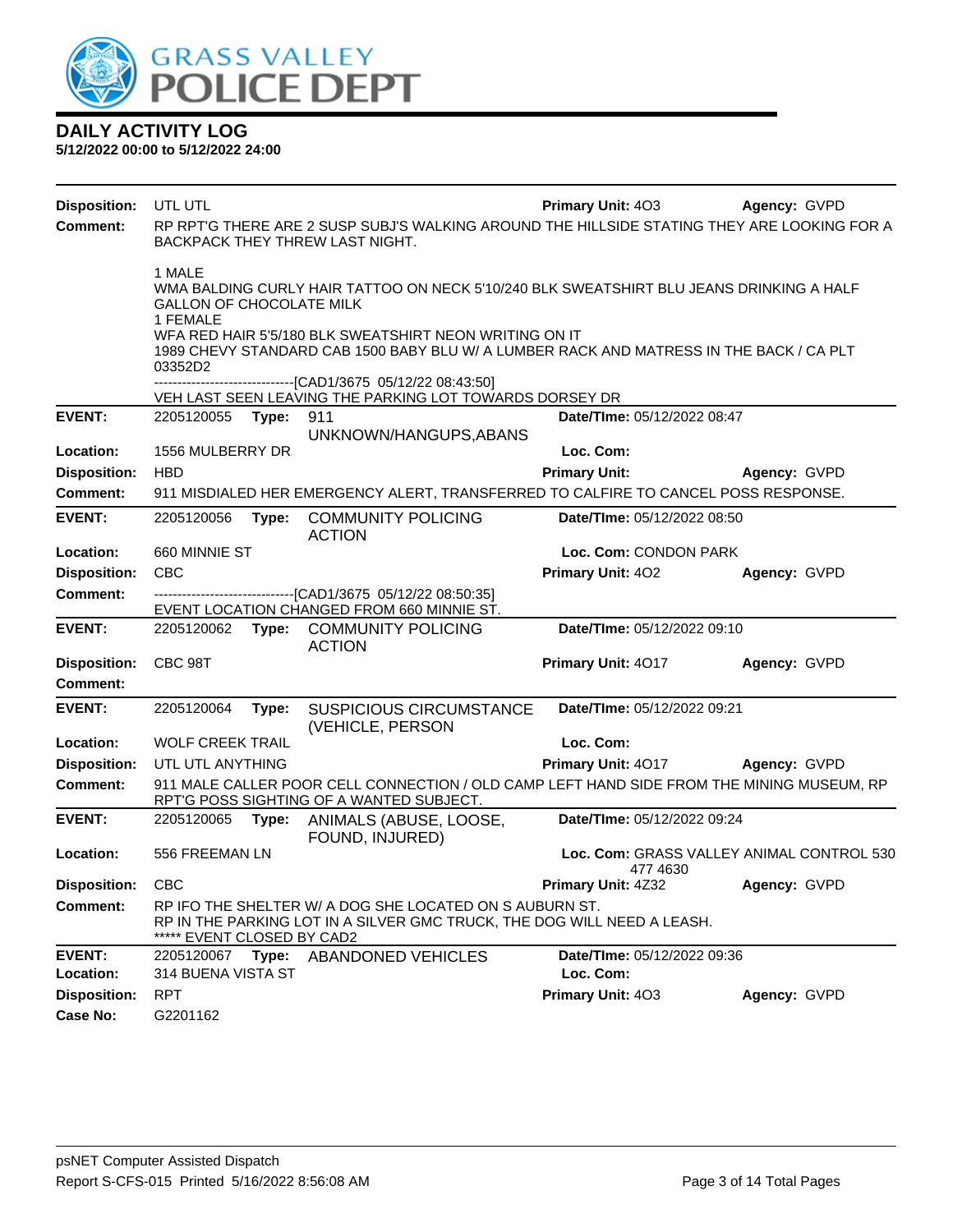

| Comment:            | ***** SCHEDULED EVENT *****                                                    |       |                                                                                                                                       |                                          |              |  |  |
|---------------------|--------------------------------------------------------------------------------|-------|---------------------------------------------------------------------------------------------------------------------------------------|------------------------------------------|--------------|--|--|
|                     |                                                                                |       | RP RPTG WHI TRUCK PARKED INF HER PROPERTY FOR THE LAST MONTH, UNK LP<br>--------------------------------[CAD1/3675 05/12/22 10:08:18] |                                          |              |  |  |
|                     |                                                                                |       | TOW ASSIGNED-KILROYS, 800 E MAIN ST, GRASS VALLEY, 5302733495,                                                                        |                                          |              |  |  |
|                     | -------------------------------[CAD1/3675 05/12/22 10:08:22]<br>ETA DRIVE TIME |       |                                                                                                                                       |                                          |              |  |  |
|                     | -------------------------------[CAD1/3675 05/12/22 10:09:58]                   |       |                                                                                                                                       |                                          |              |  |  |
|                     | ISSUED CASE# G2201162 FOR AGENCY GVPD by UNIT 4O3                              |       |                                                                                                                                       |                                          |              |  |  |
|                     | FCN/3702213201772                                                              |       | -------------------------------[CAD1/3675 05/12/22 10:18:08]                                                                          |                                          |              |  |  |
| <b>EVENT:</b>       | 2205120068 Type:                                                               |       | THEFT (GRAND, PETTY, FROM                                                                                                             | <b>Date/Time: 05/12/2022 09:36</b>       |              |  |  |
|                     |                                                                                |       | <b>MERCHANT)</b>                                                                                                                      |                                          |              |  |  |
| Location:           | 205 PLEASANT ST                                                                |       |                                                                                                                                       | Loc. Com:                                |              |  |  |
| <b>Disposition:</b> | <b>CBC</b>                                                                     |       |                                                                                                                                       | <b>Primary Unit: 4021</b>                | Agency: GVPD |  |  |
| <b>Comment:</b>     |                                                                                |       | RP RPT'G THEFT OF CATALYTIC CONVERTER RP UNABLE TO DRIVE HER VEHICLE.                                                                 |                                          |              |  |  |
|                     | RP SAW THE VEH THAT PULLED UP                                                  |       |                                                                                                                                       |                                          |              |  |  |
|                     |                                                                                |       | SILVER COMPACT 4D CAR POSS A TOYOTA                                                                                                   |                                          |              |  |  |
|                     | REFERRED TO ONLINE REPORTING                                                   |       | -------------------------------[4O21/MDT 05/12/22 09:54]                                                                              |                                          |              |  |  |
| <b>EVENT:</b>       |                                                                                |       | 2205120071 Type: THEFT (GRAND, PETTY, FROM                                                                                            | Date/TIme: 05/12/2022 09:51              |              |  |  |
|                     |                                                                                |       | <b>MERCHANT)</b>                                                                                                                      |                                          |              |  |  |
| Location:           | 228 SUTTON WY                                                                  |       |                                                                                                                                       | Loc. Com: OAK RIDGE APARTMENTS           |              |  |  |
| <b>Disposition:</b> | <b>CBC</b>                                                                     |       |                                                                                                                                       | <b>Primary Unit: 4021</b>                | Agency: GVPD |  |  |
| <b>Comment:</b>     |                                                                                |       | RP RPTG THEFT OF CATALYTIC CONVERTER, REQG 10-21                                                                                      |                                          |              |  |  |
|                     | REFERRED ONLINE REPORTING                                                      |       | -------------------------------[4O21/MDT 05/12/22 09:58]                                                                              |                                          |              |  |  |
| <b>EVENT:</b>       |                                                                                |       | 2205120073 Type: SUBJECT STOP                                                                                                         | Date/TIme: 05/12/2022 10:03              |              |  |  |
| Location:           | 1100 BLK SUTTON                                                                |       |                                                                                                                                       | Loc. Com:                                |              |  |  |
| <b>Disposition:</b> | CBC 98T                                                                        |       |                                                                                                                                       | Primary Unit: 4017                       | Agency: GVPD |  |  |
| <b>Comment:</b>     | OW TWO                                                                         |       |                                                                                                                                       |                                          |              |  |  |
| <b>EVENT:</b>       | 2205120074                                                                     | Type: | <b>SUSPICIOUS CIRCUMSTANCE</b><br>(VEHICLE, PERSON                                                                                    | Date/TIme: 05/12/2022 10:03              |              |  |  |
| Location:           | 400 S CHURCH ST                                                                |       |                                                                                                                                       | Loc. Com: MOUNT ST MARYS SCHOOL          |              |  |  |
| <b>Disposition:</b> | CBC SHES C4                                                                    |       |                                                                                                                                       | Primary Unit: 4024                       | Agency: GVPD |  |  |
| <b>Comment:</b>     |                                                                                |       | 911 WFA LONG DRK HAIR WHI TOP / BLK PNTS / YELLING AT A BRICK WALL AND KICKING AT IT.                                                 |                                          |              |  |  |
|                     | <b>VOICED</b>                                                                  |       | -------------------------------[CAD2/4011 05/12/22 10:04:11]                                                                          |                                          |              |  |  |
| <b>EVENT:</b>       |                                                                                |       | 2205120075 Type: PROPERTY LOST OR FOUND                                                                                               | Date/TIme: 05/12/2022 10:04              |              |  |  |
| Location:           | 129 S AUBURN ST                                                                |       |                                                                                                                                       | Loc. Com: GRASS VALLEY POLICE DEPARTMENT |              |  |  |
| <b>Disposition:</b> | <b>RPT</b>                                                                     |       |                                                                                                                                       | Primary Unit: 4021                       | Agency: GVPD |  |  |
| <b>Case No:</b>     | G2201161                                                                       |       |                                                                                                                                       |                                          |              |  |  |
| Comment:            | <b>FOUND PROPERTY</b>                                                          |       | ---------------------------[CAD1/3675_05/12/22 10:04:52]                                                                              |                                          |              |  |  |
|                     |                                                                                |       | EVENT LOCATION CHANGED FROM 129 S AUBURN<br>-------------------------------[CAD1/3675 05/12/22 10:05:09]                              |                                          |              |  |  |
|                     |                                                                                |       | ISSUED CASE# G2201161 FOR AGENCY GVPD by UNIT 4O21                                                                                    |                                          |              |  |  |
|                     |                                                                                |       | -------------------------[CAD1/3675 05/12/22 10:05:39]                                                                                |                                          |              |  |  |
| <b>EVENT:</b>       |                                                                                |       | EVENT CALL TYPE CHANGED FROM FP                                                                                                       | Date/TIme: 05/12/2022 10:35              |              |  |  |
|                     | 2205120082                                                                     | Type: | THEFT (GRAND, PETTY, FROM<br><b>MERCHANT)</b>                                                                                         |                                          |              |  |  |
| Location:           | 1913 NEVADA CITY HY                                                            |       |                                                                                                                                       | Loc. Com: ARCO AMPM                      |              |  |  |
| <b>Disposition:</b> | <b>PEN</b>                                                                     |       |                                                                                                                                       | Primary Unit: 4021                       | Agency: GVPD |  |  |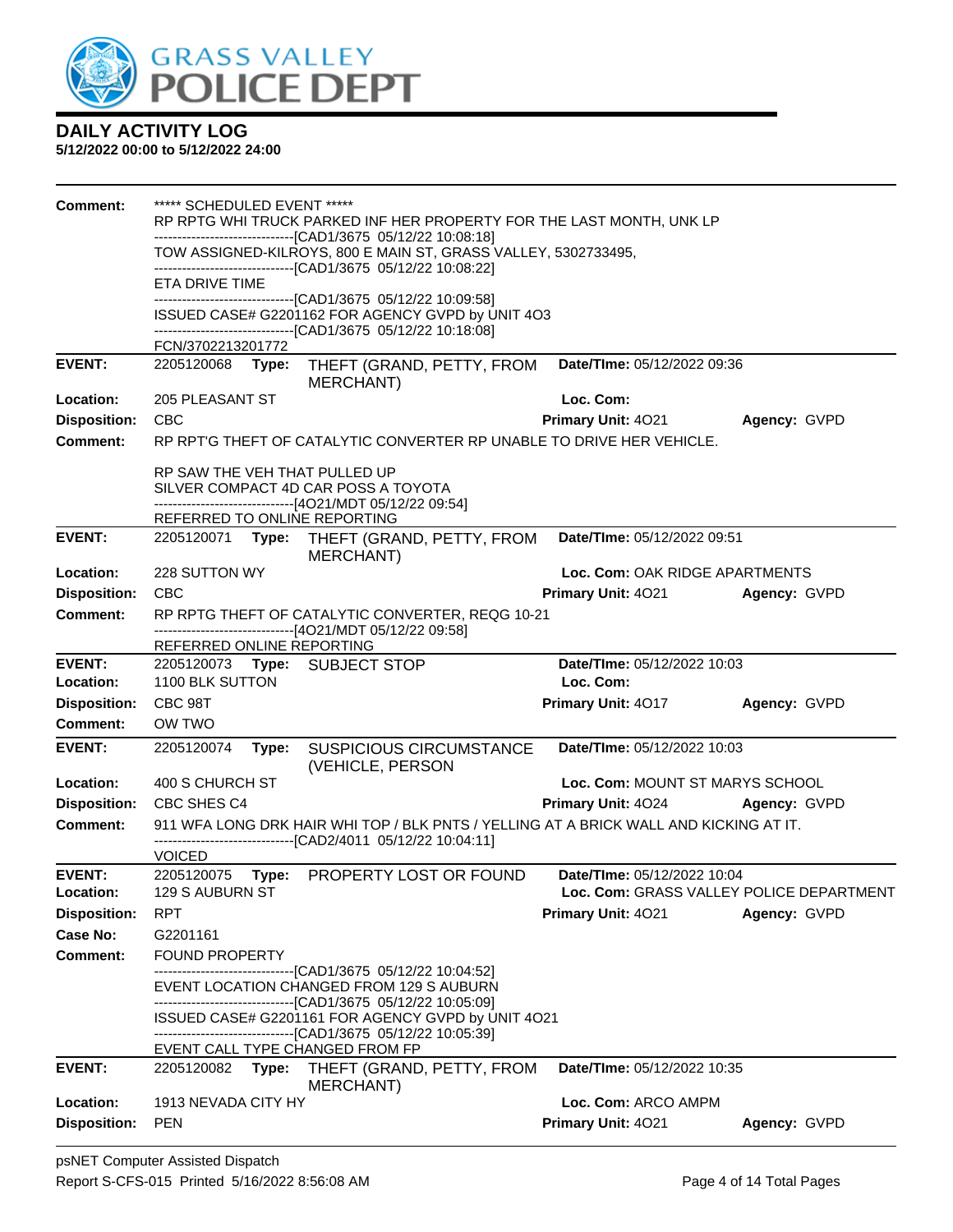

| Comment:            | RP RPTG LOSS OF MONEY, NEEDS THE SECURITY FOOTAGE FROM LAST NIGHT FROM BNS, REG 10-21<br>-------------------------------[4O21/MDT 05/12/22 10:56]<br>UNABLE TO LEAVE VM                                                                  |                                          |                                          |  |  |  |
|---------------------|------------------------------------------------------------------------------------------------------------------------------------------------------------------------------------------------------------------------------------------|------------------------------------------|------------------------------------------|--|--|--|
| <b>EVENT:</b>       | 2205120084 Type: VEHICLE STOP                                                                                                                                                                                                            | Date/TIme: 05/12/2022 10:45              |                                          |  |  |  |
| Location:           | EA MAIN ST/EA BERRYHILL DR                                                                                                                                                                                                               | Loc. Com:                                |                                          |  |  |  |
| <b>Disposition:</b> | WA WARNING                                                                                                                                                                                                                               | Primary Unit: 4024                       | Agency: GVPD                             |  |  |  |
| <b>Comment:</b>     | License: 5ETY503 State: CA                                                                                                                                                                                                               |                                          |                                          |  |  |  |
|                     | --------------------------------[CAD2/4011 05/12/22 10:48:09]                                                                                                                                                                            |                                          |                                          |  |  |  |
| <b>EVENT:</b>       | EVENT LOCATION CHANGED FROM E MAIN/ BERRYHILL<br>2205120086 Type: TRAFFIC (DUI, PARKING,                                                                                                                                                 | Date/TIme: 05/12/2022 10:55              |                                          |  |  |  |
|                     | SPEED, HAZ                                                                                                                                                                                                                               |                                          |                                          |  |  |  |
| Location:           | 400 S CHURCH ST                                                                                                                                                                                                                          | Loc. Com: MOUNT ST MARYS SCHOOL          |                                          |  |  |  |
| <b>Disposition:</b> | ARA AR BOOKED 11550 AND 12032                                                                                                                                                                                                            | <b>Primary Unit: 4024</b>                | Agency: GVPD                             |  |  |  |
| Case No:            | G2201164                                                                                                                                                                                                                                 |                                          |                                          |  |  |  |
| <b>Comment:</b>     | SEVERAL RPS RPTG THE FEMALE SU KEEPS GOING THROUGH HER BAGS AND RUNNING INTO THE STREET<br>-------------------------------[CAD2/4011 05/12/22 10:55:24]<br><b>VOICED</b><br>-------------------------------[CAD2/4011 05/12/22 11:31:15] |                                          |                                          |  |  |  |
| <b>EVENT:</b>       | ISSUED CASE# G2201164 FOR AGENCY GVPD by UNIT 4O24<br>2205120088 Type: VEHICLE STOP                                                                                                                                                      | Date/TIme: 05/12/2022 10:57              |                                          |  |  |  |
| Location:           | <b>BANK/ OLD POST OFFICE</b>                                                                                                                                                                                                             | Loc. Com:                                |                                          |  |  |  |
| <b>Disposition:</b> | CBC                                                                                                                                                                                                                                      | <b>Primary Unit: 4S5</b>                 | Agency: GVPD                             |  |  |  |
| <b>Comment:</b>     | License: 7TPJ043 State: CA                                                                                                                                                                                                               |                                          |                                          |  |  |  |
| <b>EVENT:</b>       | 2205120090 Type: ALL OTHERS                                                                                                                                                                                                              | Date/TIme: 05/12/2022 11:01              |                                          |  |  |  |
| Location:           | 129 S AUBURN ST                                                                                                                                                                                                                          |                                          | Loc. Com: GRASS VALLEY POLICE DEPARTMENT |  |  |  |
| <b>Disposition:</b> | <b>RPT ONLINE RPT</b>                                                                                                                                                                                                                    | <b>Primary Unit: 4S4</b>                 | Agency: GVPD                             |  |  |  |
| Case No:            | G2201163                                                                                                                                                                                                                                 |                                          |                                          |  |  |  |
| Comment:            | <b>ONLINE REPORTS</b>                                                                                                                                                                                                                    |                                          |                                          |  |  |  |
|                     | --------------------------[CAD2/4011_05/12/22 11:01:29]<br>ISSUED CASE# G2201163 FOR AGENCY GVPD by UNIT 4S4<br>--------------------------------[CAD2/4011 05/12/22 11:01:39]<br>EVENT LOCATION CHANGED FROM 129 S AUBURN                |                                          |                                          |  |  |  |
| <b>EVENT:</b>       | 2205120091 Type: SUSPICIOUS CIRCUMSTANCE<br>(VEHICLE, PERSON                                                                                                                                                                             | Date/TIme: 05/12/2022 11:06              |                                          |  |  |  |
| Location:           | 126 IDAHO MARYLAND RD                                                                                                                                                                                                                    | Loc. Com: RIEBES 530 273 4000            |                                          |  |  |  |
| <b>Disposition:</b> | <b>ARA ARRESTED</b>                                                                                                                                                                                                                      | <b>Primary Unit: 4D13</b>                | Agency: GVPD                             |  |  |  |
| Case No:            | G2201165                                                                                                                                                                                                                                 |                                          |                                          |  |  |  |
| <b>Comment:</b>     | RP RPT'G SUSP MALE SUBJ IN THE BUSHES BETWEEN THE STORE AND THE GAS STATION. RP STATES THE<br>MALE SUBJ IS SCREAMING AT PEOPLE PASSING BY AND MAKING PEOPLE FEEL UNCOMFORTABLE.                                                          |                                          |                                          |  |  |  |
|                     | WMA DRK GRY OR LIGHT BLUE SHIRT W/ A LONG SLEEVE<br>-------------------------------[CAD2/4011 05/12/22 11:33:40]                                                                                                                         |                                          |                                          |  |  |  |
|                     | ISSUED CASE# G2201165 FOR AGENCY GVPD by UNIT 4D13                                                                                                                                                                                       |                                          |                                          |  |  |  |
| <b>EVENT:</b>       | 2205120093 Type: COMMUNITY POLICING<br><b>ACTION</b>                                                                                                                                                                                     | Date/TIme: 05/12/2022 11:09              |                                          |  |  |  |
| <b>Disposition:</b> | <b>CBC</b>                                                                                                                                                                                                                               | Primary Unit: 402                        | Agency: GVPD                             |  |  |  |
| <b>Comment:</b>     |                                                                                                                                                                                                                                          |                                          |                                          |  |  |  |
| <b>EVENT:</b>       | 2205120099<br>PUBLIC RELATION CONTACT<br>Type:                                                                                                                                                                                           | Date/TIme: 05/12/2022 11:18              |                                          |  |  |  |
| Location:           | 1262 SUTTON WY                                                                                                                                                                                                                           | Loc. Com: HOSPITALITY HOUSE 530 271 7144 |                                          |  |  |  |
| <b>Disposition:</b> | CBC 98T, BOTH CLEARED                                                                                                                                                                                                                    | <b>Primary Unit: 4017</b>                | Agency: GVPD                             |  |  |  |
| <b>Comment:</b>     | <b>CLEARANCE X2</b>                                                                                                                                                                                                                      |                                          |                                          |  |  |  |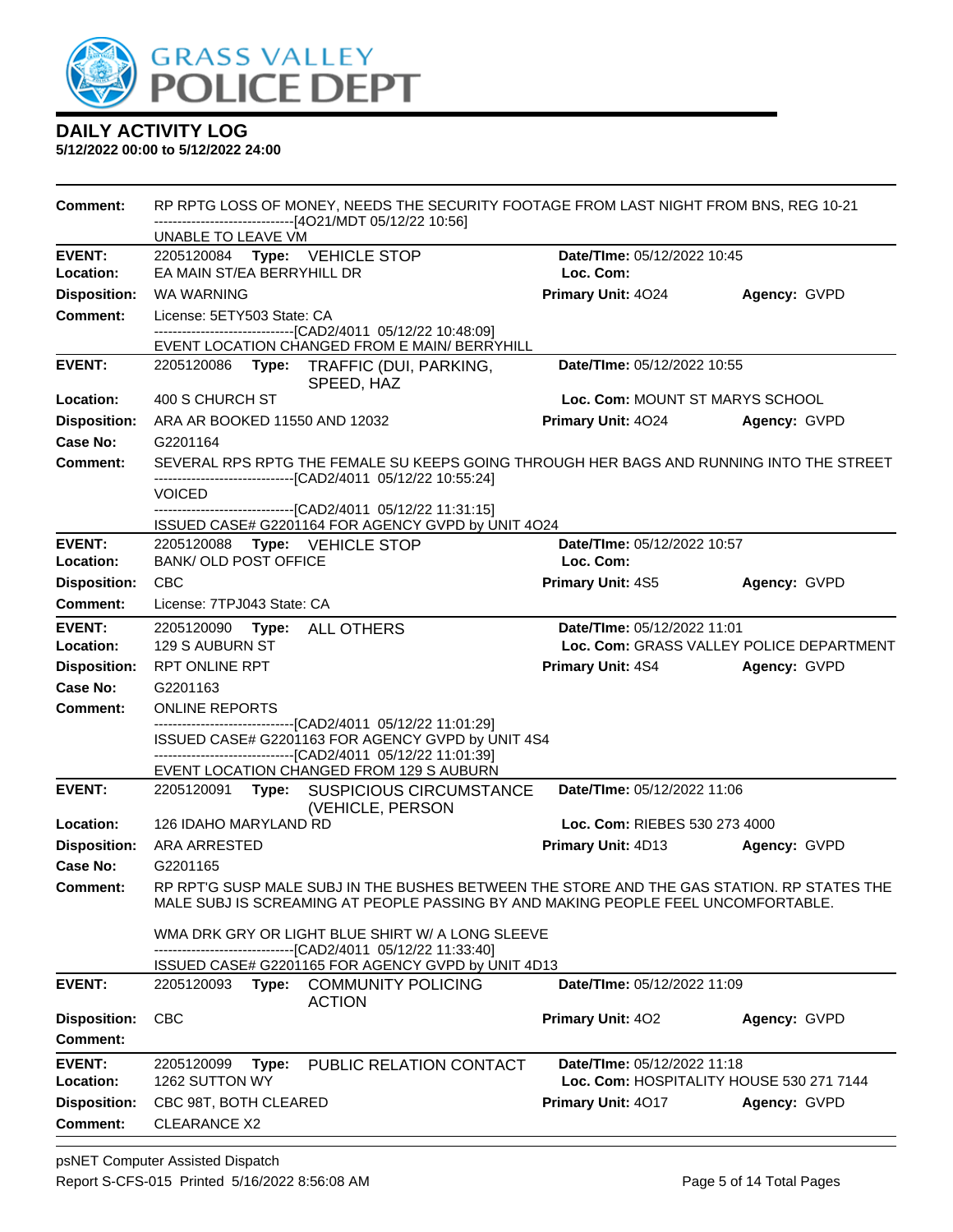

| <b>EVENT:</b>       | 2205120108                 |       | Type: EXTRA PATROL                                                                                                                                                           | <b>Date/Time: 05/12/2022 11:41</b>                  |              |
|---------------------|----------------------------|-------|------------------------------------------------------------------------------------------------------------------------------------------------------------------------------|-----------------------------------------------------|--------------|
| Location:           | 415 CENTRAL AV             |       |                                                                                                                                                                              | Loc. Com: MEMORIAL PARK                             |              |
| <b>Disposition:</b> | <b>CBC</b>                 |       |                                                                                                                                                                              | <b>Primary Unit: 4Z32</b>                           | Agency: GVPD |
| <b>Comment:</b>     |                            |       | -------------------------------[CAD2/4011 05/12/22 11:41:32]<br>EVENT LOCATION CHANGED FROM MEMORIAL PARK                                                                    |                                                     |              |
| <b>EVENT:</b>       | 2205120111                 | Type: | ALARMS (SILENT, AUDIBLE,<br><b>COMMERCIAL, RES</b>                                                                                                                           | Date/TIme: 05/12/2022 12:06                         |              |
| Location:           | 408 RICHARDSON ST          |       |                                                                                                                                                                              | Loc. Com:                                           |              |
| <b>Disposition:</b> | <b>CBC</b>                 |       |                                                                                                                                                                              | Primary Unit: 403                                   | Agency: GVPD |
| <b>Comment:</b>     | ZONGE RESIDENCE            |       |                                                                                                                                                                              |                                                     |              |
|                     |                            |       | OP ARIA/ AUD/ FRONT ENTRY DOOR/ RESP REQG DISPATCH. EVERYONE THAT SHOULD BE THERE HAVE<br>NOT BEEN ANSWERING THEIR PHONES                                                    |                                                     |              |
|                     |                            |       | -------------------------------[CAD2/4011 05/12/22 12:08:07]                                                                                                                 |                                                     |              |
|                     | <b>VOICED</b>              |       |                                                                                                                                                                              |                                                     |              |
|                     |                            |       | ------------------[4O3/MDT 05/12/22 12:28]<br>CONTACT MADE WITH HOMEOWNER VIA 21. HOUSEKEEPER FORGOT TO ACTIVATE ALARM.                                                      |                                                     |              |
| <b>EVENT:</b>       | 2205120115                 |       | Type: VEHICLE STOP                                                                                                                                                           | Date/TIme: 05/12/2022 12:12                         |              |
| Location:           | NO AUBURN ST/RICHARDSON ST |       |                                                                                                                                                                              | Loc. Com:                                           |              |
| <b>Disposition:</b> | WA WARNING                 |       |                                                                                                                                                                              | <b>Primary Unit: 403</b>                            | Agency: GVPD |
| Comment:            | License: 7Y60676 State: CA |       |                                                                                                                                                                              |                                                     |              |
|                     |                            |       | -------------------------------[CAD2/4011_05/12/22 12:15:49]                                                                                                                 |                                                     |              |
| <b>EVENT:</b>       | 2205120116                 |       | EVENT LOCATION CHANGED FROM NO AUBURN/ RICHSON<br>Type: ANIMALS (ABUSE, LOOSE,                                                                                               | Date/TIme: 05/12/2022 12:12                         |              |
|                     |                            |       | FOUND, INJURED)                                                                                                                                                              |                                                     |              |
| Location:           | E MAIN ST                  |       |                                                                                                                                                                              | Loc. Com:                                           |              |
| <b>Disposition:</b> | <b>CBC</b>                 |       |                                                                                                                                                                              | <b>Primary Unit: 4024</b>                           | Agency: GVPD |
| <b>Comment:</b>     | RPT ANIMAL ABUSE           |       | RP RPTG SU DRIVES A BEAT UP TRUCK W/ A DOG TIED TO THE TOP OF THE TRUCK. RP REQG 10-21, TO<br>-------------------------------[CAD2/4011_05/12/22 12:41:03]                   |                                                     |              |
|                     | 4Z32 REQG OFFICER HANDLE   |       |                                                                                                                                                                              |                                                     |              |
| <b>EVENT:</b>       | 2205120124 Type:           |       | DISTURBANCE (NOISE,<br>MUSIC, VERBAL, BARKI                                                                                                                                  | Date/TIme: 05/12/2022 12:35                         |              |
| <b>Location:</b>    | 155 GLASSON WY             |       |                                                                                                                                                                              | Loc. Com: SIERRA NEVADA MEMORIAL<br><b>HOSPITAL</b> |              |
| <b>Disposition:</b> | <b>RPT</b>                 |       |                                                                                                                                                                              | Primary Unit: 403                                   | Agency: GVPD |
| <b>Comment:</b>     | <b>BED 11</b>              |       | SNMH ER REQ'G ASSISTANCE W/ PATIENT WHO IS HIGHLY INTOXICATED AND CAUSING A SLIGHT 415V AND<br>TRYING TO LEAVE AND THERE ARE CONCERNS OF HIM NOT BEING ABLE TO BE IN PUBLIC. |                                                     |              |
| <b>EVENT:</b>       | 2205120125                 | Type: | <b>COMMUNITY POLICING</b><br><b>ACTION</b>                                                                                                                                   | Date/TIme: 05/12/2022 13:03                         |              |
| <b>Disposition:</b> | <b>CBC</b>                 |       |                                                                                                                                                                              | Primary Unit: 402                                   | Agency: GVPD |
| <b>Comment:</b>     |                            |       |                                                                                                                                                                              |                                                     |              |
| <b>EVENT:</b>       | 2205120127                 | Type: | BURGLARY (AUTO,<br>RESIDENCE, COMMERCIAL)                                                                                                                                    | Date/TIme: 05/12/2022 13:19                         |              |
| Location:           | 488 CROWN POINT            |       |                                                                                                                                                                              | Loc. Com:                                           |              |
| <b>Disposition:</b> |                            |       | CBC VICTIM WILL CALL BACK WHEN AVAL                                                                                                                                          | Primary Unit: 401                                   | Agency: GVPD |
| Comment:            | <b>WITH 4024</b>           |       |                                                                                                                                                                              |                                                     |              |
| <b>EVENT:</b>       | 2205120129                 | Type: | THEFT (GRAND, PETTY, FROM<br>MERCHANT)                                                                                                                                       | Date/TIme: 05/12/2022 13:29                         |              |
| Location:           | 210 SUTTON WY #109         |       |                                                                                                                                                                              | Loc. Com:                                           |              |
| <b>Disposition:</b> | <b>CBC</b>                 |       |                                                                                                                                                                              | Primary Unit: 4021                                  | Agency: GVPD |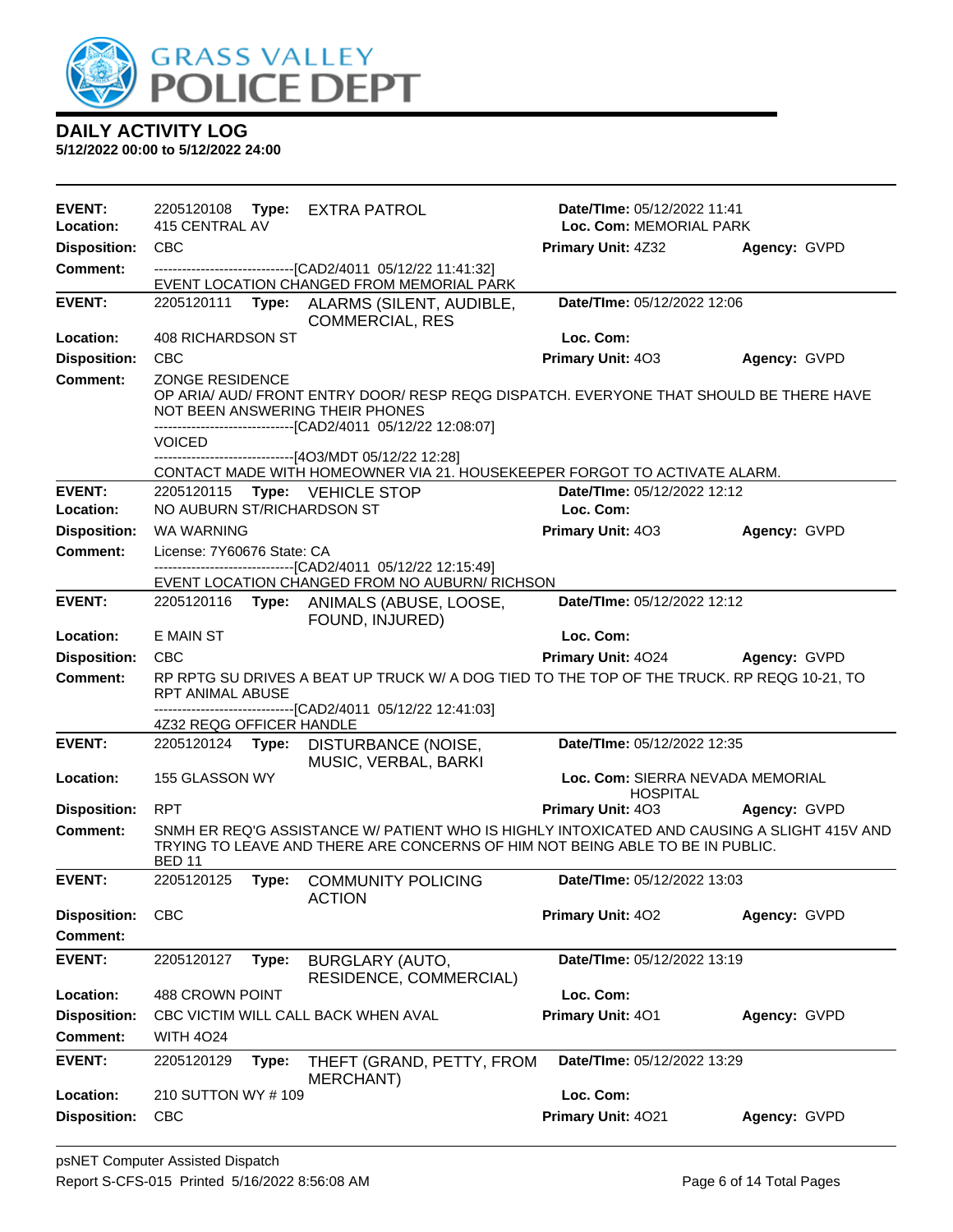

| Comment:            |                                                           |       | RP REQG 10-21 REF THEFT OF CATALYTIC CONVERTER<br>------------------------[4O21/MDT 05/12/22 13:44]                                                          |                                     |              |
|---------------------|-----------------------------------------------------------|-------|--------------------------------------------------------------------------------------------------------------------------------------------------------------|-------------------------------------|--------------|
|                     |                                                           |       | REFERRED TO ONLINE REPORTING. NO SUSPECT LEADS                                                                                                               |                                     |              |
| <b>EVENT:</b>       | 2205120131 Type:                                          |       | 911                                                                                                                                                          | Date/TIme: 05/12/2022 13:36         |              |
|                     |                                                           |       | UNKNOWN/HANGUPS, ABANS                                                                                                                                       |                                     |              |
| Location:           | 396 DORSEY DR                                             |       |                                                                                                                                                              | Loc. Com: CRYSTAL RIDGE CARE CENTER |              |
| <b>Disposition:</b> | <b>HBD</b>                                                |       |                                                                                                                                                              | <b>Primary Unit:</b>                | Agency: GVPD |
| <b>Comment:</b>     | 911 MISDIAL C4.                                           |       |                                                                                                                                                              |                                     |              |
| <b>EVENT:</b>       | 2205120135                                                | Type: | 911 UNKNOWN<br>(HANGUPS, ABAN'S)                                                                                                                             | Date/TIme: 05/12/2022 13:50         |              |
| Location:           | 105 CATHERINE LN                                          |       |                                                                                                                                                              | Loc. Com: LIVINGWELL MEDICAL        |              |
| <b>Disposition:</b> | <b>HBD</b>                                                |       |                                                                                                                                                              | <b>Primary Unit:</b>                | Agency: GVPD |
| <b>Comment:</b>     | 911 ABAN.                                                 |       |                                                                                                                                                              |                                     |              |
|                     | ON CALL BACK, C4 UNK REASON<br>***** EVENT CLOSED BY CAD2 |       | --------------------------------[CAD2/4011 05/12/22 13:50:58]                                                                                                |                                     |              |
| <b>EVENT:</b>       | 2205120138                                                | Type: | TRAFFIC (DUI, PARKING,<br>SPEED, HAZ                                                                                                                         | Date/TIme: 05/12/2022 14:05         |              |
| Location:           | SB 49 / DORSEY OFF                                        |       |                                                                                                                                                              | Loc. Com:                           |              |
| <b>Disposition:</b> | UTL                                                       |       |                                                                                                                                                              | Primary Unit: 4D13                  | Agency: GVPD |
| Comment:            | 23103 WHI CAMERO                                          |       |                                                                                                                                                              |                                     |              |
| <b>EVENT:</b>       | 2205120145                                                | Type: | 911 UNKNOWN<br>(HANGUPS, ABAN'S)                                                                                                                             | Date/TIme: 05/12/2022 14:20         |              |
| Location:           | 280 SIERRA COLLEGE DR #120                                |       |                                                                                                                                                              | Loc. Com: DIGNITY HEALTH            |              |
| <b>Disposition:</b> | HBD LOG PER 4S5                                           |       |                                                                                                                                                              | <b>Primary Unit:</b>                | Agency: GVPD |
| <b>Comment:</b>     |                                                           |       | 911 ABANDONED / BUSY ON CALL BACK.<br>***** EVENT CLOSED BY CAD2 WITH COMMENT-LOG PER 4S5                                                                    |                                     |              |
| <b>EVENT:</b>       | 2205120146                                                | Type: | DISTURBANCE (NOISE,<br>MUSIC, VERBAL, BARKI                                                                                                                  | Date/TIme: 05/12/2022 14:24         |              |
| Location:           | 1008 PLAZA DR                                             |       |                                                                                                                                                              | Loc. Com: FLYERS/EXXON              |              |
| <b>Disposition:</b> | ARA AR BOOKED                                             |       |                                                                                                                                                              | Primary Unit: 4D13                  | Agency: GVPD |
| Case No:            | G2201167                                                  |       |                                                                                                                                                              |                                     |              |
| Comment:            |                                                           |       | 911 CALFIRE TRF// MALE CUSTOMER REFUSING TO LEAVE                                                                                                            |                                     |              |
|                     |                                                           |       | LSW BLU JEANS, DRK BLU OR BLK HOODIE                                                                                                                         |                                     |              |
|                     |                                                           |       | ----------------------[CAD2/4011_05/12/22 14:24:35]<br>UNK DRUG OR ALC, NO WEAPONS SEEN                                                                      |                                     |              |
|                     |                                                           |       | ----------------------------[CAD2/4011 05/12/22 14:25:19]<br><b>CURRENTLY BEHIND THE BUILDING</b><br>--------------------------[CAD1/3675_05/12/22 14:49:15] |                                     |              |
|                     | 10-39 CALFIRE TO 10-22                                    |       |                                                                                                                                                              |                                     |              |
|                     |                                                           |       | -------------------------------[CAD1/3675_05/12/22 15:03:31]                                                                                                 |                                     |              |
| <b>EVENT:</b>       | 2205120147                                                | Type: | ISSUED CASE# G2201167 FOR AGENCY GVPD by UNIT 4D13                                                                                                           | <b>Date/Time: 05/12/2022 14:28</b>  |              |
|                     |                                                           |       | DISTURBANCE (NOISE,<br>MUSIC, VERBAL, BARKI                                                                                                                  |                                     |              |
| Location:           | 1954 NEVADA CITY HY                                       |       |                                                                                                                                                              | Loc. Com: MCDONALDS                 |              |
| <b>Disposition:</b> | <b>RPT</b>                                                |       |                                                                                                                                                              | Primary Unit: 4024                  | Agency: GVPD |
| Case No:            | G2201166                                                  |       |                                                                                                                                                              |                                     |              |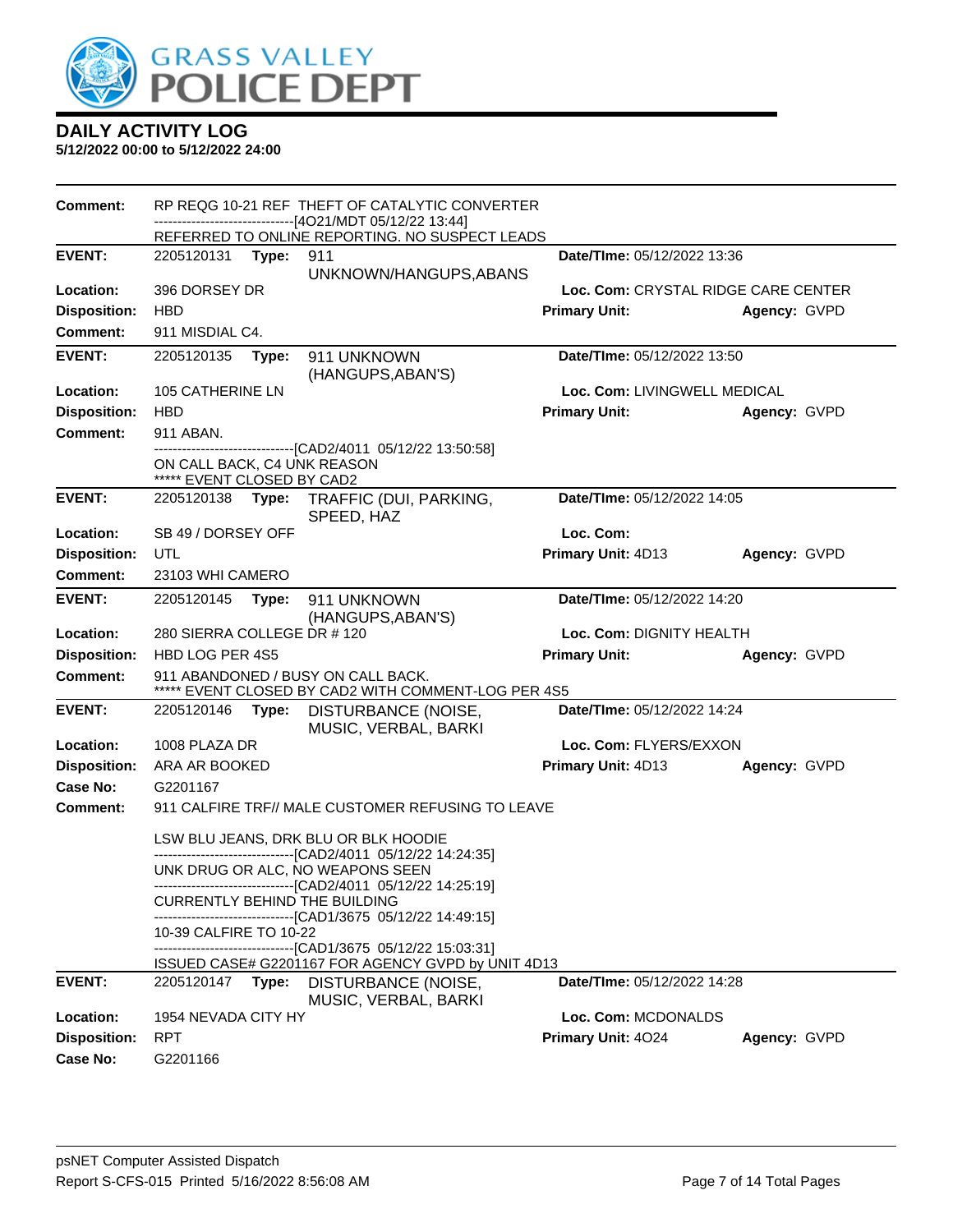

| Comment:                               | 911 RPT'G CUSTOMER TRIED PASSING A FAKE \$100 AND IS NOW BEING AGGRESSIVE TOWARDS STAFF AND<br>REFUSING TO LEAVE.<br>WMA NECK TATTOOS BLK SHIRT DRK BLU BAGGY JEANS DRK HAT GRY SHOES<br>-------------------------------[CAD1/3675 05/12/22 14:45:23] |                                                                                                   |                                                                                                                                                                                         |                                          |              |  |  |  |
|----------------------------------------|-------------------------------------------------------------------------------------------------------------------------------------------------------------------------------------------------------------------------------------------------------|---------------------------------------------------------------------------------------------------|-----------------------------------------------------------------------------------------------------------------------------------------------------------------------------------------|------------------------------------------|--------------|--|--|--|
|                                        |                                                                                                                                                                                                                                                       |                                                                                                   |                                                                                                                                                                                         |                                          |              |  |  |  |
|                                        |                                                                                                                                                                                                                                                       |                                                                                                   | ISSUED CASE# G2201166 FOR AGENCY GVPD by UNIT 4O24                                                                                                                                      |                                          |              |  |  |  |
| <b>EVENT:</b><br>Location:             | <b>BRUNSWICK RD/SUTTON WY</b>                                                                                                                                                                                                                         |                                                                                                   | 2205120159 Type: VEH CITES, VIN, TOWS, DUI                                                                                                                                              | Date/TIme: 05/12/2022 15:01<br>Loc. Com: |              |  |  |  |
| <b>Disposition:</b>                    | CBC OUT OF ROADWAY                                                                                                                                                                                                                                    |                                                                                                   |                                                                                                                                                                                         | Primary Unit: 4017                       | Agency: GVPD |  |  |  |
| Comment:                               | O/W 11-26                                                                                                                                                                                                                                             |                                                                                                   |                                                                                                                                                                                         |                                          |              |  |  |  |
|                                        |                                                                                                                                                                                                                                                       |                                                                                                   | --------------------------------[CAD1/3675 05/12/22 15:02:03]<br>EVENT LOCATION CHANGED FROM BRUNSWICK / SUTTON                                                                         |                                          |              |  |  |  |
| <b>EVENT:</b>                          |                                                                                                                                                                                                                                                       |                                                                                                   | 2205120160 Type: WELFARE CHECK                                                                                                                                                          | Date/TIme: 05/12/2022 15:03              |              |  |  |  |
| Location:                              | 109 SPRINGHILL DR # B                                                                                                                                                                                                                                 |                                                                                                   |                                                                                                                                                                                         | Loc. Com: FEDERAL EXPRESS                |              |  |  |  |
| <b>Disposition:</b>                    |                                                                                                                                                                                                                                                       |                                                                                                   | CBC FOR FUTURE CFS 21 NCSO 1P7                                                                                                                                                          | <b>Primary Unit: 403</b>                 | Agency: GVPD |  |  |  |
| <b>Comment:</b>                        |                                                                                                                                                                                                                                                       |                                                                                                   | 911 FOUND AN ELDERLY LADY WALKING ON THE SIDE OF THE ROADWAY. VI DOESNT KNOW HER NAME OR<br>WHERE SHE LIVES. RP AND VI AT GRASS VALLEY FEDEX FOR CTC                                    |                                          |              |  |  |  |
|                                        |                                                                                                                                                                                                                                                       | VI WEARING BLK SWEATSHIRT AND BLU SCARF<br>------------------------------[4O3/MDT 05/12/22 15:47] |                                                                                                                                                                                         |                                          |              |  |  |  |
|                                        |                                                                                                                                                                                                                                                       |                                                                                                   | RP LOCATED K.H. WALKING ON IDAHO-MARYLAND RD AND DROVE HER TO FEDEX. K.H. WAS PROVIDED 11-<br>48 TO RESIDENCE. NO ONE HOME. SPOKE TO K.H."S CARETAKER, LISA WHO IS EN ROUTE 10 MINUTES. |                                          |              |  |  |  |
| <b>EVENT:</b>                          |                                                                                                                                                                                                                                                       |                                                                                                   | 2205120162    Type: 911    UNKNOWN<br>(HANGUPS, ABAN'S)                                                                                                                                 | Date/TIme: 05/12/2022 15:05              |              |  |  |  |
| Location:                              |                                                                                                                                                                                                                                                       |                                                                                                   | LAT: 39.22388900 LONG: -121.042503                                                                                                                                                      | Loc. Com:                                |              |  |  |  |
| <b>Disposition:</b>                    | HBD RELATED TO EVENT 160                                                                                                                                                                                                                              |                                                                                                   |                                                                                                                                                                                         | <b>Primary Unit:</b>                     | Agency: GVPD |  |  |  |
| Comment:                               | 911 HANG UP<br>***** EVENT CLOSED BY CAD1 WITH COMMENT-RELATED TO EVENT 160                                                                                                                                                                           |                                                                                                   |                                                                                                                                                                                         |                                          |              |  |  |  |
| <b>EVENT:</b>                          |                                                                                                                                                                                                                                                       |                                                                                                   | 2205120163 Type: SUBJECT STOP                                                                                                                                                           | Date/TIme: 05/12/2022 15:08              |              |  |  |  |
| Location:                              | 990 SUTTON WY                                                                                                                                                                                                                                         |                                                                                                   |                                                                                                                                                                                         | Loc. Com:                                |              |  |  |  |
| <b>Disposition:</b>                    | CBC 98T                                                                                                                                                                                                                                               |                                                                                                   |                                                                                                                                                                                         | <b>Primary Unit: 4017</b>                | Agency: GVPD |  |  |  |
| <b>Comment:</b>                        | O/W <sub>1</sub>                                                                                                                                                                                                                                      |                                                                                                   |                                                                                                                                                                                         |                                          |              |  |  |  |
|                                        |                                                                                                                                                                                                                                                       |                                                                                                   | -------------------------------[CAD1/3675 05/12/22 15:08:20]                                                                                                                            |                                          |              |  |  |  |
| <b>EVENT:</b>                          |                                                                                                                                                                                                                                                       |                                                                                                   | EVENT LOCATION CHANGED FROM 990 SUTTON WAY<br>2205120165 Type: PRIVATE PARTY TOW                                                                                                        | Date/TIme: 05/12/2022 15:11              |              |  |  |  |
|                                        |                                                                                                                                                                                                                                                       |                                                                                                   | <b>REPORT</b>                                                                                                                                                                           |                                          |              |  |  |  |
| Location:                              | 228 SUTTON WY # 205                                                                                                                                                                                                                                   |                                                                                                   |                                                                                                                                                                                         | Loc. Com: OAK RIDGE APARTMENTS           |              |  |  |  |
| Disposition: HBD                       |                                                                                                                                                                                                                                                       |                                                                                                   |                                                                                                                                                                                         | <b>Primary Unit:</b>                     | Agency: GVPD |  |  |  |
| Comment:                               | TWO PRIVATE PARTY TOWS                                                                                                                                                                                                                                |                                                                                                   |                                                                                                                                                                                         |                                          |              |  |  |  |
|                                        |                                                                                                                                                                                                                                                       |                                                                                                   | ----------------------------[CAD2/4011  05/12/22 15:15:21]<br>FORD ENTERED FCN/3702213203292<br>-------------------------------[CAD2/4011 05/12/22 15:17:19]                            |                                          |              |  |  |  |
|                                        | ***** EVENT CLOSED BY CAD2                                                                                                                                                                                                                            |                                                                                                   | LINC ENTERED FCN/3702213203305                                                                                                                                                          |                                          |              |  |  |  |
| <b>EVENT:</b>                          | 2205120171                                                                                                                                                                                                                                            | Type:                                                                                             | ANIMALS (ABUSE, LOOSE,<br>FOUND, INJURED)                                                                                                                                               | Date/TIme: 05/12/2022 15:33              |              |  |  |  |
| <b>Disposition:</b>                    | <b>CBC</b>                                                                                                                                                                                                                                            |                                                                                                   |                                                                                                                                                                                         | Primary Unit: 4Z32                       | Agency: GVPD |  |  |  |
| <b>Comment:</b>                        |                                                                                                                                                                                                                                                       |                                                                                                   |                                                                                                                                                                                         |                                          |              |  |  |  |
| <b>EVENT:</b>                          | 2205120172                                                                                                                                                                                                                                            | Type:                                                                                             | <b>COMMUNITY POLICING</b><br><b>ACTION</b>                                                                                                                                              | Date/TIme: 05/12/2022 15:34              |              |  |  |  |
| <b>Disposition:</b><br><b>Comment:</b> | <b>CBC</b>                                                                                                                                                                                                                                            |                                                                                                   |                                                                                                                                                                                         | Primary Unit: 402                        | Agency: GVPD |  |  |  |
|                                        |                                                                                                                                                                                                                                                       |                                                                                                   |                                                                                                                                                                                         |                                          |              |  |  |  |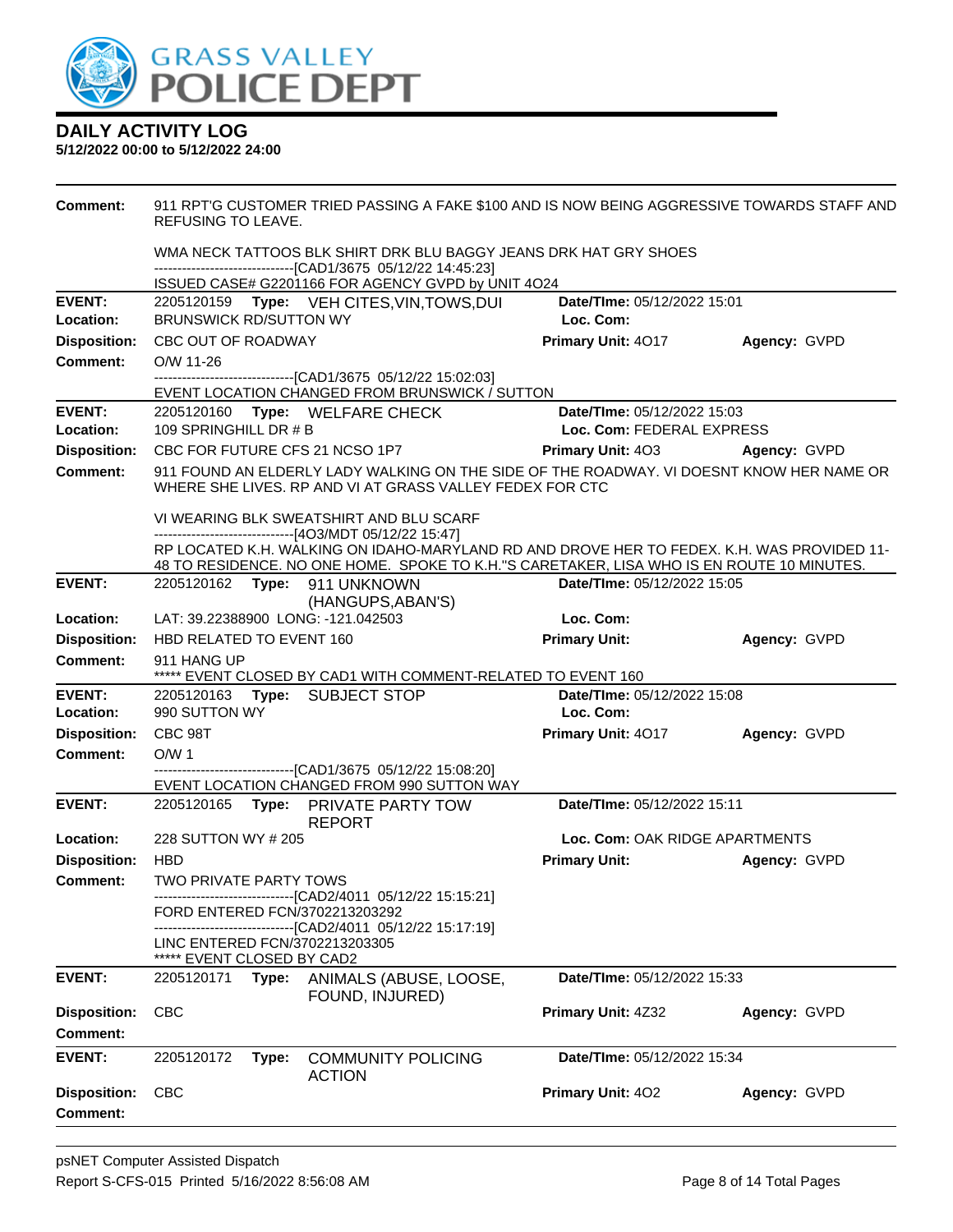

| <b>EVENT:</b>       |                         | 2205120174 Type: CITIZEN ASSIST (CIVIL<br>STANDBY'S, LOCKOUT                                                                                                                                                                                                                  | Date/TIme: 05/12/2022 15:41    |                     |
|---------------------|-------------------------|-------------------------------------------------------------------------------------------------------------------------------------------------------------------------------------------------------------------------------------------------------------------------------|--------------------------------|---------------------|
| Location:           | 342 S SCHOOL ST         |                                                                                                                                                                                                                                                                               | Loc. Com: BELL HILL SCHOOL     |                     |
| <b>Disposition:</b> | <b>CBC</b>              |                                                                                                                                                                                                                                                                               | Primary Unit: 4021             | Agency: GVPD        |
| Comment:            |                         | RPS EX REFUSING TO GIVE RP HER JUV BACK. THEY WENT TO COURT YESTERDAY AND RP WAS<br>SUPPOSED TO GET THE JUV TODAY. REQG 10-21<br>-------------------------------[4O21/MDT 05/12/22 16:08]<br>CUSTODY ISSUE AND REFERRED TO FAMILY COURT. ALSO ADVISED SHE CAN REQUEST WELFARE |                                |                     |
|                     |                         | CHECK/BOLO WITH NYE COUNTY IN NEVADA WHERE PARENT AND CHILD NOW RESIDE. CHILD NO LONGER<br>ATTENDING SCHOOL AT THE LISTED.                                                                                                                                                    |                                |                     |
| <b>EVENT:</b>       |                         | 2205120177 Type: VEH CITES, VIN, TOWS, DUI                                                                                                                                                                                                                                    | Date/TIme: 05/12/2022 15:51    |                     |
| Location:           | 111 W MCKNIGHT WY       |                                                                                                                                                                                                                                                                               | Loc. Com: KMART                |                     |
| <b>Disposition:</b> | CBC                     |                                                                                                                                                                                                                                                                               | Primary Unit: 4017             | Agency: GVPD        |
| <b>Comment:</b>     | OW OCCUPIED VEH         |                                                                                                                                                                                                                                                                               |                                |                     |
|                     |                         | -------------------------------[CAD2/4011_05/12/22 15:51:56]                                                                                                                                                                                                                  |                                |                     |
| <b>EVENT:</b>       |                         | EVENT LOCATION CHANGED FROM KMART<br>2205120180 Type: SUSPICIOUS CIRCUMSTANCE                                                                                                                                                                                                 | Date/TIme: 05/12/2022 16:04    |                     |
|                     |                         | (VEHICLE, PERSON                                                                                                                                                                                                                                                              |                                |                     |
| Location:           | WE MAIN ST/SO AUBURN ST |                                                                                                                                                                                                                                                                               | Loc. Com:                      |                     |
| <b>Disposition:</b> | UTL                     |                                                                                                                                                                                                                                                                               | <b>Primary Unit: 4S5</b>       | <b>Agency: GVPD</b> |
| <b>Comment:</b>     |                         | DRK GREEN TOYT PICKUP W/ DOG IN THE BACK, LOOKS LIKE ITS GOING TO FALL OUT OF THE TRUCK.                                                                                                                                                                                      |                                |                     |
|                     |                         | -------------------------------[CAD2/4011 05/12/22 16:04:54]                                                                                                                                                                                                                  |                                |                     |
|                     |                         | DOG DOESNT APPEAR TO BE TIED DOWN, DOT UP THE HILL                                                                                                                                                                                                                            |                                |                     |
|                     | LATE 90S MODEL TRUCK    |                                                                                                                                                                                                                                                                               |                                |                     |
|                     |                         | -------------------------------[CAD1/3675 05/12/22 16:06:05]                                                                                                                                                                                                                  |                                |                     |
| <b>EVENT:</b>       | <b>VOICED</b>           | 2205120181 Type: VEH CITES, VIN, TOWS, DUI                                                                                                                                                                                                                                    | Date/TIme: 05/12/2022 16:07    |                     |
| Location:           | BENNETT ST/KIDDER AV    |                                                                                                                                                                                                                                                                               | Loc. Com:                      |                     |
| <b>Disposition:</b> | CBC 98T                 |                                                                                                                                                                                                                                                                               | Primary Unit: 4017             | Agency: GVPD        |
| <b>Comment:</b>     | O/W VEH                 |                                                                                                                                                                                                                                                                               |                                |                     |
|                     |                         | -------------------------------[CAD1/3675_05/12/22_16:07:53]                                                                                                                                                                                                                  |                                |                     |
|                     |                         |                                                                                                                                                                                                                                                                               |                                |                     |
|                     |                         | EVENT LOCATION CHANGED FROM BENNETT / KIDDER                                                                                                                                                                                                                                  |                                |                     |
| <b>EVENT:</b>       |                         | 2205120182 Type: TRAFFIC (DUI, PARKING,<br>SPEED, HAZ                                                                                                                                                                                                                         | Date/TIme: 05/12/2022 16:12    |                     |
| <b>Location:</b>    | SO CHURCH ST/NEAL ST    |                                                                                                                                                                                                                                                                               | Loc. Com:                      |                     |
| <b>Disposition:</b> | UTL                     |                                                                                                                                                                                                                                                                               | Primary Unit: 403 Agency: GVPD |                     |
| Comment:            |                         | TWO SKATEBOARDERS BLOWING THROUGH STOP LIGHTS. RP ALMOST RAN THEM OVER.                                                                                                                                                                                                       |                                |                     |
|                     |                         | OLD "HIPPY GUY" AND YOUNG FEMALE                                                                                                                                                                                                                                              |                                |                     |
|                     | TIE DYE PANTS, DREADS   |                                                                                                                                                                                                                                                                               |                                |                     |
| <b>EVENT:</b>       | 2205120183              | Type: WELFARE CHECK                                                                                                                                                                                                                                                           | Date/TIme: 05/12/2022 16:14    |                     |
| <b>Location:</b>    | 867 SUTTON WY           |                                                                                                                                                                                                                                                                               | Loc. Com: SAFEWAY              |                     |
| <b>Disposition:</b> | <b>CBC</b>              |                                                                                                                                                                                                                                                                               | <b>Primary Unit:</b>           | Agency: GVPD        |
| Comment:            |                         | 911 APPROX 72YO TRANSIENT MALE FELL OVER WHILE PUSHING A WALKER. STATED HE WAS FINE<br>HOWEVER RP IS WORRIED FOR THE SUBJ. RP REQG WELFARE CHEC                                                                                                                               |                                |                     |
|                     |                         | -----------------[CAD2/4011_05/12/22 16:14:45]                                                                                                                                                                                                                                |                                |                     |
| <b>EVENT:</b>       | 2205120185 Type:        | RED TSHIRT, BEANIE CAP, WHI HAIR AND WHI BEARD                                                                                                                                                                                                                                | Date/TIme: 05/12/2022 16:18    |                     |
| Location:           | 109 MOHAWK ST           | <b>ABANDONED VEHICLES</b>                                                                                                                                                                                                                                                     | Loc. Com:                      |                     |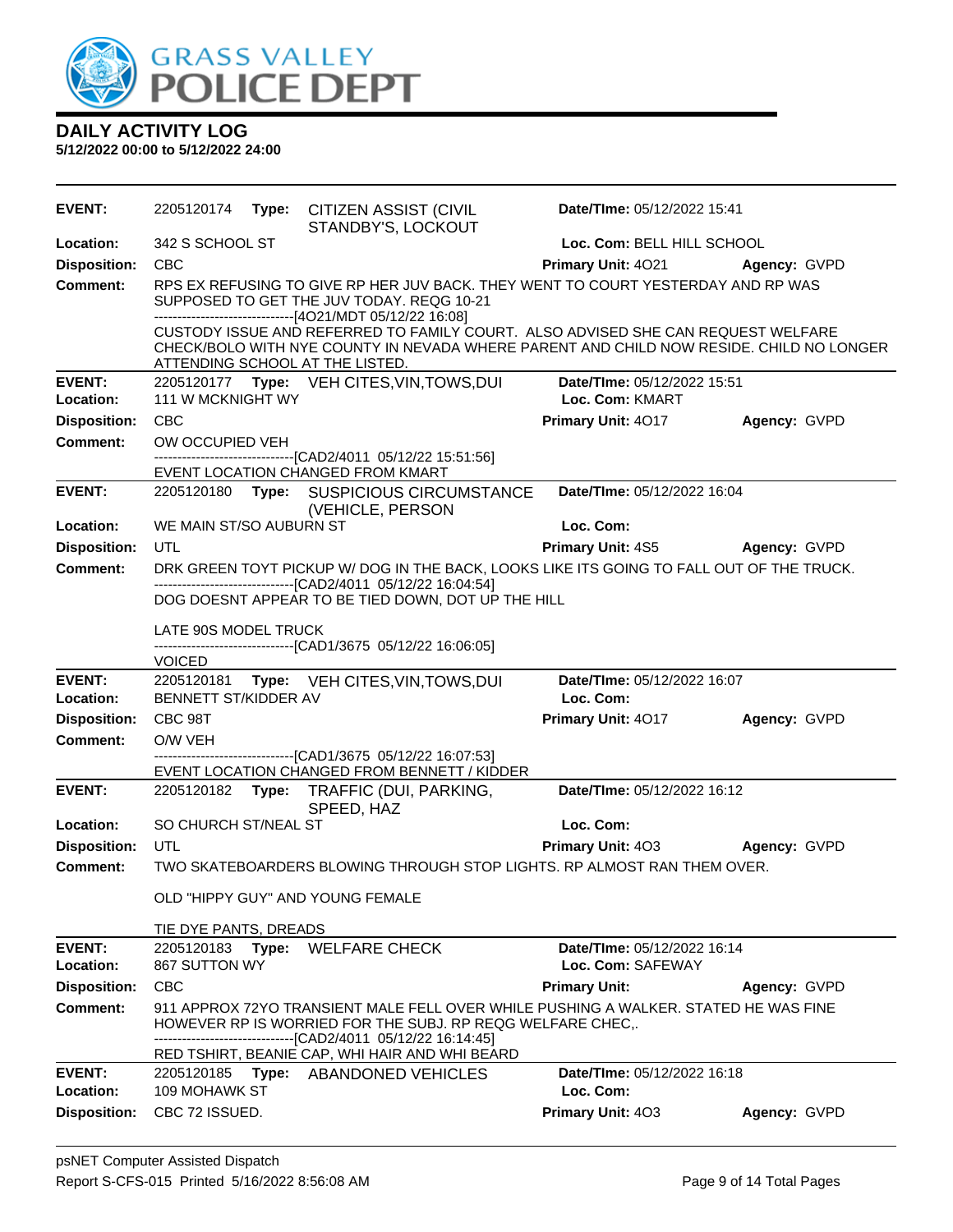

| Comment:            |                                                                                                                                                       |                                                                                                                           | STRIPPED SILV PT CRUIZER HAS BEEN PARKED ON THE STREET FOR APPROX 3 MONTHS.                                                                  |                                 |                                          |  |  |  |
|---------------------|-------------------------------------------------------------------------------------------------------------------------------------------------------|---------------------------------------------------------------------------------------------------------------------------|----------------------------------------------------------------------------------------------------------------------------------------------|---------------------------------|------------------------------------------|--|--|--|
|                     | NO LICENSE PLATES ON IT                                                                                                                               |                                                                                                                           |                                                                                                                                              |                                 |                                          |  |  |  |
|                     | ------------------------------[4O3/MDT 05/12/22 17:18]<br>VEHICLE WAS ISSUED A 72 HOUR NOTICE TO MOVE OR BE TOWED. VEHICLE CAN BE TOWED ON 05-15-2022 |                                                                                                                           |                                                                                                                                              |                                 |                                          |  |  |  |
|                     |                                                                                                                                                       |                                                                                                                           | AT 1711 HOURS. VEHICLE PARKED IN FRONT OF IMPORT AUTO SERVICES.                                                                              |                                 |                                          |  |  |  |
| <b>EVENT:</b>       | 2205120187    Type: FIRE                                                                                                                              |                                                                                                                           |                                                                                                                                              | Date/TIme: 05/12/2022 16:24     |                                          |  |  |  |
| Location:           | 807 WE MAIN ST                                                                                                                                        |                                                                                                                           |                                                                                                                                              | Loc. Com:                       |                                          |  |  |  |
| <b>Disposition:</b> | <b>CBC</b>                                                                                                                                            |                                                                                                                           |                                                                                                                                              | Primary Unit: 4017              | Agency: GVPD                             |  |  |  |
| <b>Comment:</b>     |                                                                                                                                                       |                                                                                                                           | 911 STRUCTURE FIRE, TRANSFERRED TO CALFIRE.<br>-------------------------------[CAD2/4011 05/12/22 16:24:52]                                  |                                 |                                          |  |  |  |
|                     |                                                                                                                                                       |                                                                                                                           | TWO ADDITIONAL 911S RPTG THE SAME, TRF TO CALFIRE                                                                                            |                                 |                                          |  |  |  |
|                     |                                                                                                                                                       |                                                                                                                           | --------------------------------[CAD1/3675 05/12/22 16:25:37]<br>ADDITIONAL 911 TRANSFERRED TO CALFIRE.                                      |                                 |                                          |  |  |  |
|                     |                                                                                                                                                       |                                                                                                                           | ----------------------------------[CAD2/4011 05/12/22 16:25:58]                                                                              |                                 |                                          |  |  |  |
|                     |                                                                                                                                                       |                                                                                                                           | TWO ADDITIONAL 911S RPTG THE SAME, TRF TO CALFIRE                                                                                            |                                 |                                          |  |  |  |
|                     | ADDITIONAL 911 RPTG THE SAME                                                                                                                          |                                                                                                                           | -------------------------------[CAD2/4011 05/12/22 16:27:31]                                                                                 |                                 |                                          |  |  |  |
|                     |                                                                                                                                                       |                                                                                                                           | --------------------------------[CAD1/3675 05/12/22 16:28:57]                                                                                |                                 |                                          |  |  |  |
|                     |                                                                                                                                                       | ADDITIONAL 911 CALLER HUNG UP DURING TRANSFER TO CALFIRE.<br>-------------------------------[CAD2/4011 05/12/22 16:40:37] |                                                                                                                                              |                                 |                                          |  |  |  |
|                     | 10-39 PG AND E<br>--------------------------------[CAD2/4011 05/12/22 17:03:30]                                                                       |                                                                                                                           |                                                                                                                                              |                                 |                                          |  |  |  |
|                     | CHP NEEDS TO CLEAR FOR A TC                                                                                                                           |                                                                                                                           |                                                                                                                                              |                                 |                                          |  |  |  |
| <b>EVENT:</b>       |                                                                                                                                                       |                                                                                                                           | 2205120190 Type: DRUGS (ANY NARCOTIC<br><b>RELATED OFFENSE)</b>                                                                              | Date/TIme: 05/12/2022 16:51     |                                          |  |  |  |
| Location:           | 752 FREEMAN LN                                                                                                                                        |                                                                                                                           |                                                                                                                                              |                                 | Loc. Com: JC PENNEY MENS/CHILDRENS STORE |  |  |  |
| <b>Disposition:</b> | <b>GOA UTL</b>                                                                                                                                        |                                                                                                                           |                                                                                                                                              | Primary Unit: 4024 Agency: GVPD |                                          |  |  |  |
| <b>Comment:</b>     |                                                                                                                                                       |                                                                                                                           | RP RPTG "JERRY' JUST STOLE SOME STUFF FROM DOLLAR STORE AND NOW THERE ARE PEOPLE GETTING                                                     |                                 |                                          |  |  |  |
|                     |                                                                                                                                                       |                                                                                                                           | IN AND OUT OF THE VEH, POSS H&S DEAL                                                                                                         |                                 |                                          |  |  |  |
|                     |                                                                                                                                                       |                                                                                                                           | 8STM715 GOLD CHEVY 4D, BROKEN FRONT WINDSHIELD.                                                                                              |                                 |                                          |  |  |  |
| <b>EVENT:</b>       | 2205120195                                                                                                                                            | Type:                                                                                                                     | <b>CITIZEN ASSIST (CIVIL</b><br>STANDBY'S, LOCKOUT                                                                                           | Date/TIme: 05/12/2022 17:04     |                                          |  |  |  |
| Location:           | 1262 SUTTON WY                                                                                                                                        |                                                                                                                           |                                                                                                                                              |                                 | Loc. Com: HOSPITALITY HOUSE 530 271 7144 |  |  |  |
| <b>Disposition:</b> | <b>HBD 4S5 HANDLED</b>                                                                                                                                |                                                                                                                           |                                                                                                                                              | <b>Primary Unit:</b>            | Agency: GVPD                             |  |  |  |
| Comment:            | <b>CLEARANCE</b>                                                                                                                                      |                                                                                                                           | ***** EVENT CLOSED BY CAD1 WITH COMMENT-4S5 HANDLED                                                                                          |                                 |                                          |  |  |  |
| <b>EVENT:</b>       | 2205120198 Type:                                                                                                                                      |                                                                                                                           | 911 UNKNOWN                                                                                                                                  | Date/TIme: 05/12/2022 17:17     |                                          |  |  |  |
|                     |                                                                                                                                                       |                                                                                                                           | (HANGUPS, ABAN'S)                                                                                                                            |                                 |                                          |  |  |  |
| Location:           |                                                                                                                                                       |                                                                                                                           | LAT: 39.23002600 LONG: -121.036366                                                                                                           | Loc. Com:                       |                                          |  |  |  |
| <b>Disposition:</b> | HBD UNABLE TO CALL BACK                                                                                                                               |                                                                                                                           |                                                                                                                                              | <b>Primary Unit:</b>            | Agency: GVPD                             |  |  |  |
| <b>Comment:</b>     |                                                                                                                                                       |                                                                                                                           | 911 OPEN LINE. NOTHING SIGNIF HEARD. UNABLE TO CALL BACK 911 PREFIX.<br>-------------------------[CAD1/3675_05/12/22_17:23:27]               |                                 |                                          |  |  |  |
|                     |                                                                                                                                                       |                                                                                                                           | EVENT LOCATION CHANGED FROM LAT: 39.23408200 LONG: -121.039112 GRASS VALLEY<br>--------------------------------[CAD1/3675 05/12/22 17:23:42] |                                 |                                          |  |  |  |
|                     |                                                                                                                                                       |                                                                                                                           | 2ND 911 OPEN LINE / PHASE 2 22 METERS 90%                                                                                                    |                                 |                                          |  |  |  |
|                     |                                                                                                                                                       |                                                                                                                           | EVENT CLOSED BY CAD1 WITH COMMENT-UNABLE TO CALL BACK                                                                                        | Date/TIme: 05/12/2022 17:22     |                                          |  |  |  |
| <b>EVENT:</b>       | 2205120199                                                                                                                                            |                                                                                                                           | Type: DISTURBANCE (NOISE,<br>MUSIC, VERBAL, BARKI                                                                                            |                                 |                                          |  |  |  |
| Location:           | 1954 NEVADA CITY HY                                                                                                                                   |                                                                                                                           |                                                                                                                                              | Loc. Com:                       |                                          |  |  |  |
| <b>Disposition:</b> | <b>CBC</b>                                                                                                                                            |                                                                                                                           |                                                                                                                                              | Primary Unit: 4024              | Agency: GVPD                             |  |  |  |
|                     |                                                                                                                                                       |                                                                                                                           |                                                                                                                                              |                                 |                                          |  |  |  |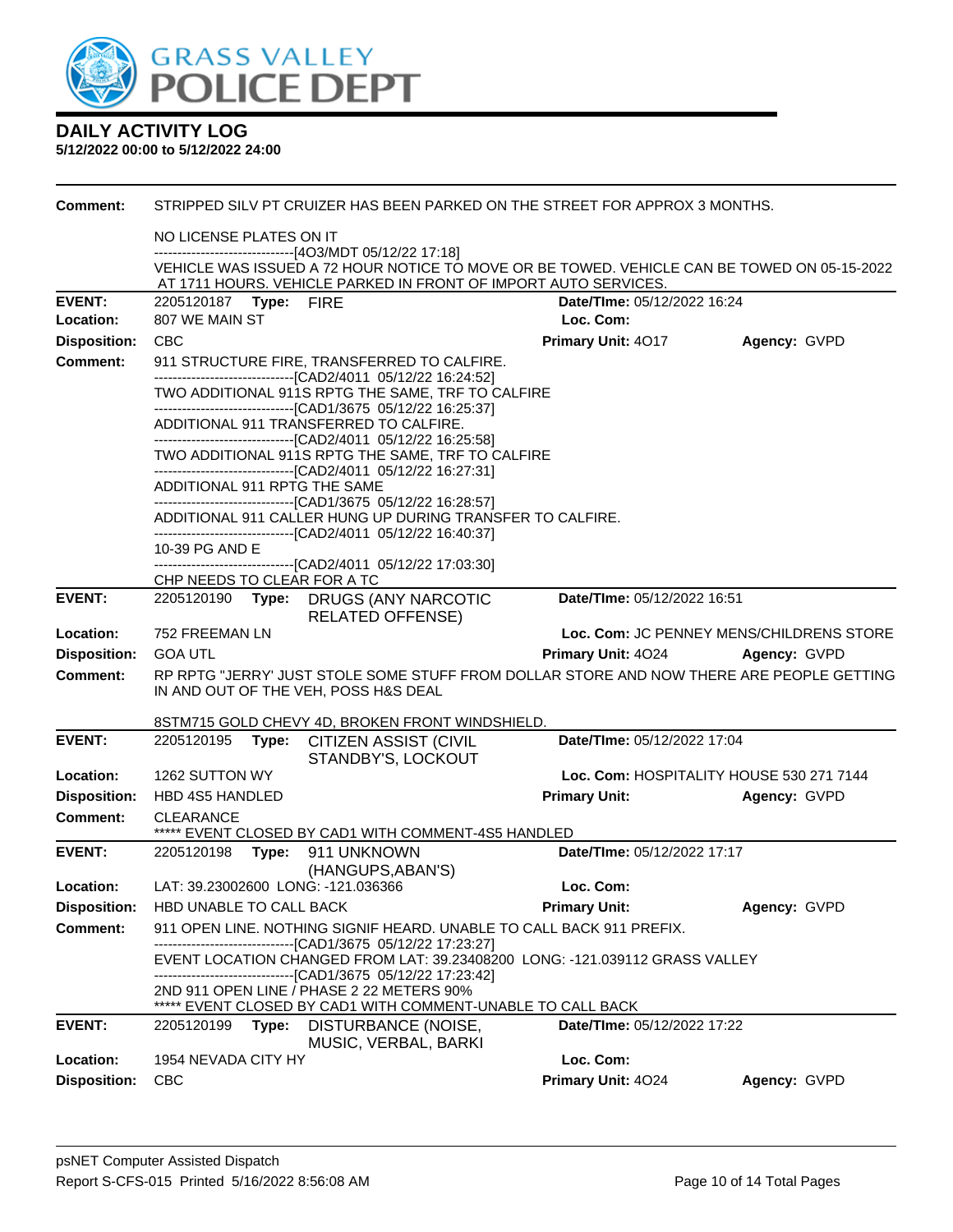

| <b>Comment:</b>     | 911 CHP TRF// MALE SUBJ HANGING OUT IN FRONT OF MCDONALDS, STARING IN ALL THE WINDOWS AND<br>WATCHING PEOPLE. RP STATING THE SU IS "DEFINITELY 11550" |                                          |              |  |  |
|---------------------|-------------------------------------------------------------------------------------------------------------------------------------------------------|------------------------------------------|--------------|--|--|
|                     | LSW FADED BLU JEANS, FADED BLU SWEATER, FLUFFY BLOND HAIR<br>-------------------------------[CAD2/4011_05/12/22 17:22:58]                             |                                          |              |  |  |
|                     | EVENT CALL TYPE CHANGED FROM 911                                                                                                                      |                                          |              |  |  |
| <b>EVENT:</b>       | 2205120200 Type: DISTURBANCE (NOISE,<br>MUSIC, VERBAL, BARKI                                                                                          | Date/TIme: 05/12/2022 17:24              |              |  |  |
| Location:           | 1262 SUTTON WY                                                                                                                                        | Loc. Com: HOSPITALITY HOUSE 530 271 7144 |              |  |  |
| <b>Disposition:</b> | CBC SUBJ C4                                                                                                                                           | <b>Primary Unit:</b>                     | Agency: GVPD |  |  |
| <b>Comment:</b>     | CLIENT CURRENTLY ON THE STREET, THREATENING PEOPLE, VERY HBD APPROX 5'6, HAS BICYCLE.                                                                 |                                          |              |  |  |
|                     | -------------------------------[CAD2/4011 05/12/22 17:25:31]<br>RP SAW HIM BY GOODWILL APPROX 5 MIN AGO                                               |                                          |              |  |  |
| <b>EVENT:</b>       | 2205120201 Type: DISTURBANCE (NOISE,                                                                                                                  | Date/TIme: 05/12/2022 17:32              |              |  |  |
|                     | MUSIC, VERBAL, BARKI                                                                                                                                  |                                          |              |  |  |
| Location:           | 2068 NEVADA CITY HY                                                                                                                                   | Loc. Com: VERIZON                        |              |  |  |
| <b>Disposition:</b> | <b>CBC</b>                                                                                                                                            | Primary Unit: 403                        | Agency: GVPD |  |  |
| <b>Comment:</b>     | 911 CUSTOMER CAUSING 415, REFUSING TO LEAVE, WHI SHIRT, FACE MASK, GRY SLACKS.                                                                        |                                          |              |  |  |
|                     | --------------------------------[CAD2/4011 05/12/22 17:33:25]<br>WHILE LL, SU WAS TRYING TO GET INTO THE BACK ROOM. NOW STATING HES GOING TO LEAVE    |                                          |              |  |  |
|                     |                                                                                                                                                       |                                          |              |  |  |
|                     | SU ASSOCIATED W/ WHI MERZ LP# P118E0                                                                                                                  |                                          |              |  |  |
| <b>EVENT:</b>       | 2205120202 Type: DRUGS (ANY NARCOTIC<br><b>RELATED OFFENSE)</b>                                                                                       | Date/TIme: 05/12/2022 17:34              |              |  |  |
| Location:           | 2054 NEVADA CITY HIGHWAY                                                                                                                              | Loc. Com: SAVE MART                      |              |  |  |
| <b>Disposition:</b> | CBC                                                                                                                                                   | <b>Primary Unit: 403 Agency: GVPD</b>    |              |  |  |
| <b>Comment:</b>     | TWO SUBJS IN THE RESTROOM FOR APPROX 15MIN, POSS STEALING HOWEVER RP IS PRETTY SURE THEY<br>ARE DOING DRUGS                                           |                                          |              |  |  |
|                     | ASSOCIATED W/ A CART W/ A PIANO AND BACKPACKS.                                                                                                        |                                          |              |  |  |
|                     | -------------------------------[CAD2/4011_05/12/22 17:35:01]<br>MALE AND FEMALE SUBJ                                                                  |                                          |              |  |  |
|                     | ------------------------------[4O3/MDT 05/12/22 17:52]                                                                                                |                                          |              |  |  |
|                     | CONTACT MADE WITH C.B. AND C.L. WHO WERE ADVISED TO NOT RETURN TO THE STORE OR THEY WILL<br>BE ARRESTED FOR TRESPASSING.                              |                                          |              |  |  |
| <b>EVENT:</b>       | 2205120204    Type: THREATS                                                                                                                           | Date/TIme: 05/12/2022 18:05              |              |  |  |
| Location:           | 609 BRIGHTON ST                                                                                                                                       | Loc. Com:                                |              |  |  |
| <b>Disposition:</b> | RPT                                                                                                                                                   | Primary Unit: 4024                       | Agency: GVPD |  |  |
| Case No:            | G2201168                                                                                                                                              |                                          |              |  |  |
| <b>Comment:</b>     | 911 MALE SUBJ JUST THREATENED RPS DOG W/ A KNIFE                                                                                                      |                                          |              |  |  |
|                     | <b>FLANNEL SHIRT, JEANS</b>                                                                                                                           |                                          |              |  |  |
|                     | -------------------------------[CAD2/4011 05/12/22 18:06:11]<br>SU HAS LARGE DOG W/ HIM THAT IS NOT ON A LEASH                                        |                                          |              |  |  |
|                     |                                                                                                                                                       |                                          |              |  |  |
|                     | KNIFE WAS APPROX 5-6 IN                                                                                                                               |                                          |              |  |  |
|                     | --------------------------------[CAD2/4011 05/12/22 18:06:26]<br>SU LAST SEEN WALKING DOWN FRENCH                                                     |                                          |              |  |  |
|                     | -------------------------------[CAD1/3675 05/12/22 18:36:17]                                                                                          |                                          |              |  |  |
| <b>EVENT:</b>       | ISSUED CASE# G2201168 FOR AGENCY GVPD by UNIT 4O24<br>2205120207 Type: FIRE                                                                           | Date/TIme: 05/12/2022 18:31              |              |  |  |
| Location:           | 841 OLD TUNNEL RD # 9                                                                                                                                 | Loc. Com:                                |              |  |  |
| <b>Disposition:</b> | <b>HBD</b>                                                                                                                                            | <b>Primary Unit:</b>                     | Agency: GVPD |  |  |
|                     |                                                                                                                                                       |                                          |              |  |  |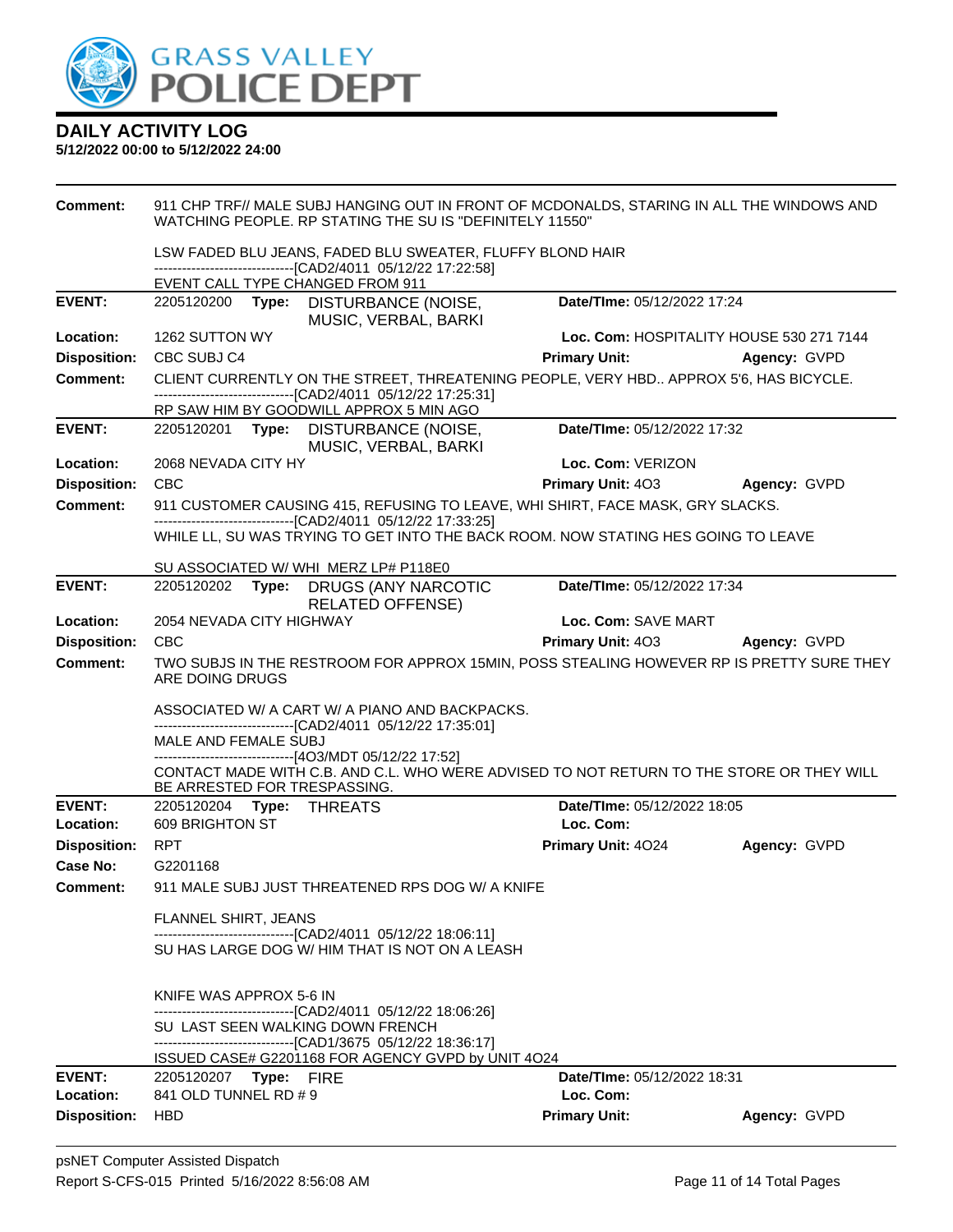

**5/12/2022 00:00 to 5/12/2022 24:00**

**Comment:** 911 FLOODING, TRANSFERRED TO CALFIRE. \*\*\*\*\* EVENT CLOSED BY CAD3 **EVENT:** 2205120210 **Type:** 911 UNKNOWN (HANGUPS,ABAN'S) **Date/TIme:** 05/12/2022 18:45 **Location:** 155 GLASSON WY **Loc. Com:** SIERRA NEVADA MEMORIAL HOSPITAL<br>Primary Unit: **Disposition:** HBD **Primary Unit: Agency:** GVPD **Comment:** 911 ABAN ------------------------------[CAD3/4074 05/12/22 18:45:57] PHONE DISCONNECTED ON CB ------------------------------[CAD1/4106 05/12/22 19:00:36] 1021 MADE WITH RACHEL AT ER. NOT AWARE OF ANY EMERGENCY \*\*\*\*\* EVENT CLOSED BY CAD3 **EVENT:** 2205120213 **Type:** FOLLOWUP **Date/TIme:** 05/12/2022 19:04 **Location:** 609 BRIGHTON ST **Loc. Com: Disposition:** CBC **Primary Unit:** 4O24 **Agency:** GVPD **Comment:** RP REQ 1021 REF ISSUED CASE# G2201168 FOR AGENCY GVPD by UNIT 4O24 **EVENT:** 2205120224 **Type:** RESTRAINING ORDERS (TRO, OAH, CUSTODY, C **Date/TIme:** 05/12/2022 20:00 **Location:** 932 WE MAIN ST # 54 **Loc. Com: Disposition:** CBC **Primary Unit:** 4S6 **Agency:** GVPD **Comment:** RP REPORTING HER NEIGHBORS EX IS CURRENTLY IN HER NEIGHBORS APARTMENT AND IS RESTRAINED. PER RP HIST OF DV WITH SUS. PER RP VI AND DAUGHTER ARE IN APARTMENT WITH SUS. RP REQ TO REMAIN ANON BUT AVAIL BY 1021 ------------------------------[CAD1/4106 05/12/22 20:01:54] PER RP NEG 415 HEARD BUT RP SAW MALE GO IN APT WITH VI ------------------------------[CAD3/4074 05/12/22 20:02:41] 4S6 ADV ------------------------------[4S6/MDT 05/12/22 20:11] CTC MADE W/ RESIDENT VIA 21. SHE IS C4 AND MALE HALF WAS JUST DROPPING SOMETHING OFF AT RESIDENCE. CBC **EVENT:** 2205120228 **Type:** DISTURBANCE (NOISE, MUSIC, VERBAL, BARKI **Date/TIme:** 05/12/2022 20:32 **Location:** 403 CHAPEL ST **Loc. Com:** WHI HOUSE ON CORNER **Disposition:** ARA CHRGS IN COMMENTS **Primary Unit:** 4O20 **Agency:** GVPD **Case No:** G2201170 **Comment:** 911 REPORTING HE CAN HEAR A 415 PHYSICAL COME FROM THE HOUSE ON THE CORNER. RP AT LISTED. HEARD ONLY ------------------------------[CAD1/4106 05/12/22 20:32:48] PER RP HEARD ONLY BUT RP THINKS SOMEONE IS 11550. PER RP MULTIPLE PEOPLE BUT CAN HEAR FEMALE -----[CAD1/4106 05/12/22 20:36:15] 911 FROM 4O3 CHAPEL REPORTING SISTER IS HAVING MH ISSUES. NEG WEAPONS INVOLVED ------------------------------[CAD1/4106 05/12/22 21:00:18] 1039 ER ------------------------------[CAD3/4074 05/12/22 21:06:08] EVENT LOCATION CHANGED FROM 319 CHAPEL ST GV ------------------------------[CAD1/4106 05/12/22 21:08:37] ISSUED CASE# G2201170 FOR AGENCY GVPD by UNIT 4O20 ------------------------------[4O20/MDT 05/12/22 23:07] AR BOOKED FOR 242 PC, LOCAL 10-36M, AND OUT OF CO 10-36M. **EVENT:** 2205120231 **Type:** ORDINANCES (COUNTY/MUNICIPAL) **Date/TIme:** 05/12/2022 20:52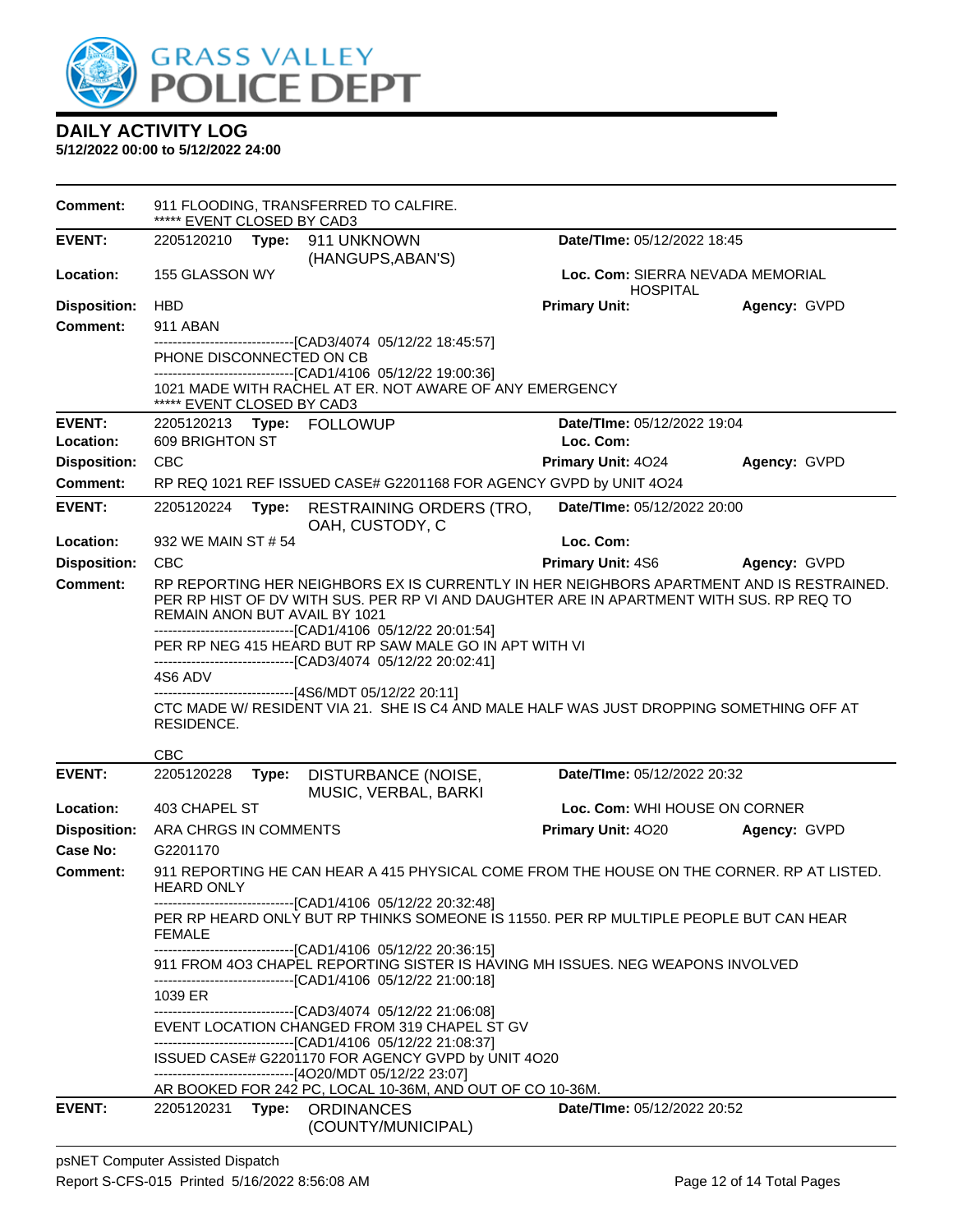

**5/12/2022 00:00 to 5/12/2022 24:00**

| Location:           | 1801 EA MAIN ST                                        |       |                                                                                                                                                                                                                                                                                                                                        | Loc. Com: JACK IN THE BOX 530 272 3041        |                     |
|---------------------|--------------------------------------------------------|-------|----------------------------------------------------------------------------------------------------------------------------------------------------------------------------------------------------------------------------------------------------------------------------------------------------------------------------------------|-----------------------------------------------|---------------------|
| <b>Disposition:</b> | <b>GOA</b>                                             |       |                                                                                                                                                                                                                                                                                                                                        | Primary Unit: 4011                            | <b>Agency: GVPD</b> |
| <b>Comment:</b>     | ALONG. NEG DESC.                                       |       | EMPLOYEE RPTG TRANSIENT CAMP NEXT TO DUMPSTER. UNK HOW MANY SUBJ, REQ THEY BE MOVED                                                                                                                                                                                                                                                    |                                               |                     |
| <b>EVENT:</b>       | 2205120235                                             | Type: | <b>SUSPICIOUS CIRCUMSTANCE</b><br>(VEHICLE, PERSON                                                                                                                                                                                                                                                                                     | Date/TIme: 05/12/2022 21:12                   |                     |
| Location:           | 150 S AUBURN ST                                        |       |                                                                                                                                                                                                                                                                                                                                        | Loc. Com: INGENDAAY, ANGELA MD                |                     |
| <b>Disposition:</b> | UTL                                                    |       |                                                                                                                                                                                                                                                                                                                                        | Primary Unit: 4D13                            | Agency: GVPD        |
| Comment:            |                                                        |       | 911 RPTG SUBJ IS 1144 UNDER THE BLDG. RP SAW IT THROUGH THE SCREEN. NEG DESC                                                                                                                                                                                                                                                           |                                               |                     |
| <b>EVENT:</b>       | 2205120237                                             | Type: | <b>SUSPICIOUS CIRCUMSTANCE</b><br>(VEHICLE, PERSON                                                                                                                                                                                                                                                                                     | Date/TIme: 05/12/2022 21:25                   |                     |
| Location:           | 430 MILL ST                                            |       |                                                                                                                                                                                                                                                                                                                                        | Loc. Com:                                     |                     |
| <b>Disposition:</b> | CBC VEH PARKED LEGALLY                                 |       |                                                                                                                                                                                                                                                                                                                                        | <b>Primary Unit: 4D13</b>                     | Agency: GVPD        |
| <b>Comment:</b>     |                                                        |       | RP REPORTING SUS MATTE BLK VAN LIC: 7AWE909. UNK IF OCCUPIED BUT HAS BEEN THERE SINCE 1500<br>TODAY. RP STATES HAS OCCURED BEFORE                                                                                                                                                                                                      |                                               |                     |
| <b>EVENT:</b>       | 2205120239                                             | Type: | DISTURBANCE (NOISE,<br>MUSIC, VERBAL, BARKI                                                                                                                                                                                                                                                                                            | Date/TIme: 05/12/2022 21:40                   |                     |
| Location:           | 1801 EA MAIN ST                                        |       |                                                                                                                                                                                                                                                                                                                                        | <b>Loc. Com: JACK IN THE BOX 530 272 3041</b> |                     |
| <b>Disposition:</b> | UTL                                                    |       |                                                                                                                                                                                                                                                                                                                                        | Primary Unit: 4011                            | Agency: GVPD        |
| <b>Comment:</b>     |                                                        |       | EMPLOYEE REPORTING MALE AND FEMALE ARGUING AND MALE WAS THROWING ITEMS. SUS HALF WMA<br>BLK SHIRT AND JEANS WITH A SKATEBOARD LAST SEEN WALKING TOWARDS SIERRA COLLEGE DR ON E<br>MAIN ST. WFA BLK SWEATER UNK DOT NEG WEAPONS SEEN<br>-------------------------------[CAD1/4106 05/12/22 21:41:16]<br>PARTIES SEPERATED, NEG PHYSICAL |                                               |                     |
| <b>EVENT:</b>       |                                                        |       | 2205120242 Type: EXTRA PATROL                                                                                                                                                                                                                                                                                                          | Date/TIme: 05/12/2022 21:54                   |                     |
| <b>Disposition:</b> | <b>CBC</b>                                             |       |                                                                                                                                                                                                                                                                                                                                        | Primary Unit: 4011                            | Agency: GVPD        |
| <b>Comment:</b>     |                                                        |       |                                                                                                                                                                                                                                                                                                                                        |                                               |                     |
| <b>EVENT:</b>       | 2205120245                                             | Type: | <b>FIRE</b>                                                                                                                                                                                                                                                                                                                            | Date/TIme: 05/12/2022 22:29                   |                     |
| Location:           | 841 OLD TUNNEL RD #11                                  |       |                                                                                                                                                                                                                                                                                                                                        | Loc. Com:                                     |                     |
| <b>Disposition:</b> | <b>HBD</b>                                             |       |                                                                                                                                                                                                                                                                                                                                        | <b>Primary Unit:</b>                          | Agency: GVPD        |
| <b>Comment:</b>     |                                                        |       | 911 FIRE ALARM/ XFER TO CALFIRE                                                                                                                                                                                                                                                                                                        |                                               |                     |
|                     | PER CALFIRE ALREADY ENRT<br>***** EVENT CLOSED BY CAD3 |       | -------------------------------[CAD1/4106 05/12/22 22:30:02]                                                                                                                                                                                                                                                                           |                                               |                     |
| <b>EVENT:</b>       | 2205120247                                             | Type: | DISTURBANCE (NOISE,<br>MUSIC, VERBAL, BARKI                                                                                                                                                                                                                                                                                            | Date/TIme: 05/12/2022 22:37                   |                     |
| Location:           | 110 DORSEY DR                                          |       |                                                                                                                                                                                                                                                                                                                                        | Loc. Com:                                     |                     |
| <b>Disposition:</b> | ARA BOOKED 166                                         |       |                                                                                                                                                                                                                                                                                                                                        | <b>Primary Unit: 4011</b>                     | Agency: GVPD        |
| Case No:            | G2201171                                               |       |                                                                                                                                                                                                                                                                                                                                        |                                               |                     |
| Comment:            | <b>SKATEBOARD</b>                                      |       | RP REPORTING A MALE AND FEMALE IN THE ROADWAY PHYSICALLY FIGHTING. MALE HIT FEMALE WITH A                                                                                                                                                                                                                                              |                                               |                     |
|                     |                                                        |       | -------------------------------[CAD1/4106 05/12/22 22:38:15]<br>NEAR THE INTERSECTION OF DORSEY DR/ E MAIN NOW<br>-------------------------------[CAD1/4106 05/12/22 22:38:35]                                                                                                                                                         |                                               |                     |
|                     |                                                        |       | MALE AND FEMALE FIGHTING AND SCREAMING PER RP STILL PHYISCAL<br>-------------------------------[CAD1/4106 05/12/22 22:40:29]                                                                                                                                                                                                           |                                               |                     |
|                     |                                                        |       | MALE IS WMA DARK CLOTHING AND SKATEBOARD. RP THINKS SUBJS ARE HBD SINCE FEMALES EYES ARE<br>DIALATED BUT NEG DESCRIPTION OF FEMALE. POSS ASSOCIATED WITH DARK GREEN FORD SUV<br>-------------------------------[CAD3/4074 05/12/22 22:59:22]                                                                                           |                                               |                     |
|                     |                                                        |       |                                                                                                                                                                                                                                                                                                                                        |                                               |                     |
| <b>EVENT:</b>       | 2205120248                                             |       | ISSUED CASE# G2201171 FOR AGENCY GVPD by UNIT 4O11<br>Type: ALARMS (SILENT, AUDIBLE,                                                                                                                                                                                                                                                   | Date/TIme: 05/12/2022 22:42                   |                     |

psNET Computer Assisted Dispatch Report S-CFS-015 Printed 5/16/2022 8:56:08 AM Page 13 of 14 Total Pages